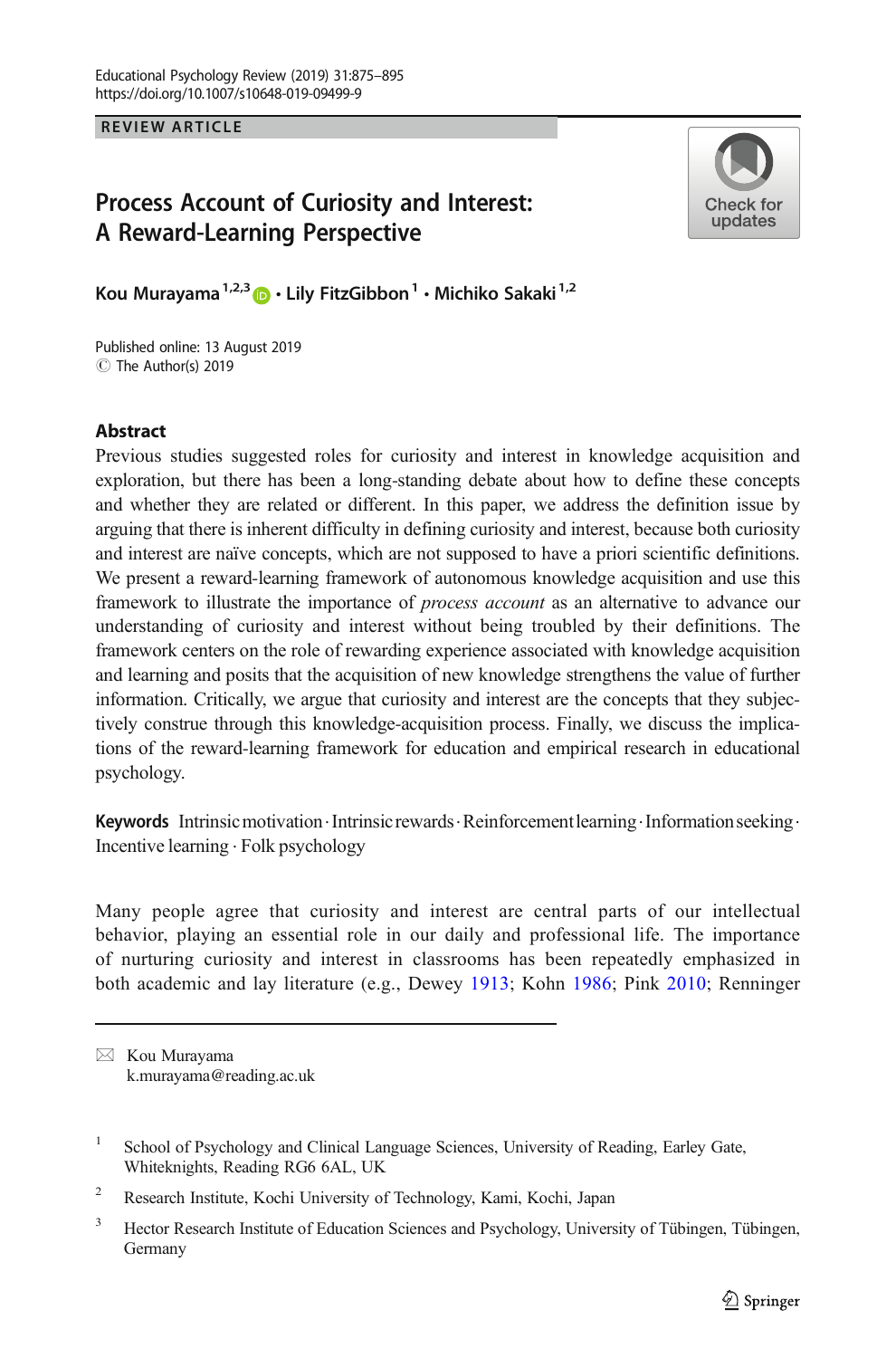and Hidi [2016\)](#page-19-0), and enhancing student interest and curiosity has been one of the primary goals in many educational programs (e.g., Engel [2015;](#page-17-0) Harackiewicz et al. [2012](#page-17-0); Hulleman and Harackiewicz [2009](#page-17-0)). Indeed, a vast number of empirical studies over the past decades have revealed the beneficial effects of curiosity and interest on a variety of learning outcomes such as self-regulation and academic performance (e.g., Hidi [1990;](#page-17-0) Sansone et al. [2010](#page-19-0); von Stumm et al. [2011](#page-20-0)).

Despite the abundance of literature, the distinction between curiosity and interest has been a source of frustration for researchers working on these concepts. Researchers have discussed the similarities and differences in curiosity and interest (Grossnickle [2014;](#page-17-0) Jirout and Klahr [2012;](#page-17-0) Silvia [2006](#page-20-0)), but they failed to reach agreed-upon definitions. Researchers often use these terminologies interchangeably, or they strategically use only one of the terminologies. However, such practices are frequently discouraged by editors who request precise and distinctive definitions. These requests to separately define curiosity and interest often put researchers in a difficult position. On the one hand, it is true that we need precise and accurate definitions of concepts to conduct scientific work. On the other hand, it may not be easy to provide a definition that everyone agrees with.

The current article aims to address the definition issue of curiosity and interest in the following way. First, we point out that the difficulty of defining curiosity and interest lies in the fact that they reflect our subjective construction of an underlying psychological process (i.e., they are naïve concepts). To make our point, we propose a *process account* of curiosity and interest. Specifically, we present a reward-learning framework of autonomous knowledge acquisition, arguing that curiosity and interest do not have unique characteristics that define them, but that they are what people subjectively construct to capture some aspects of this knowledge-acquisition process. Second, by presenting the reward-learning framework, we highlight the importance of reward learning in the knowledge-acquisition process underlying curiosity and interest. This framework is greatly inspired by prominent theorizations of curiosity and interest in psychology (e.g., Hidi and Renninger [2006](#page-17-0); Loewenstein [1994\)](#page-18-0) and neuroscience (e.g., Gottlieb and Oudeyer [2018](#page-17-0)) and represents our preliminary attempt to provide insight into how a wide variety of ideas of curiosity and interest can be understood in a coherent manner.

# A Process Account as an Alternative Approach to Understand Curiosity and Interest

Curiosity and interest are both naïve (folk) concepts in their origin which are unlikely to have a priori objective definitions. Long before psychologists initiated the scientific endeavor to understand curiosity and interest, these words had been used by people in daily life. People daily use the terms "curiosity" and "interest" to describe distinct subjective feelings that are different from other mental states. These subjective feelings are likely to reflect a certain set of behavioral, psychological, and neural processes. However, lay people do not normally have the capability to directly access these mechanisms (Nisbett and Wilson [1977\)](#page-19-0); they intuitively and loosely construct the concepts of curiosity and interest from their subjective feelings. Therefore, there is no reason to expect that curiosity and interest have a priori essential definitive characteristics. Thus, in our view, searching for correct definitions of curiosity and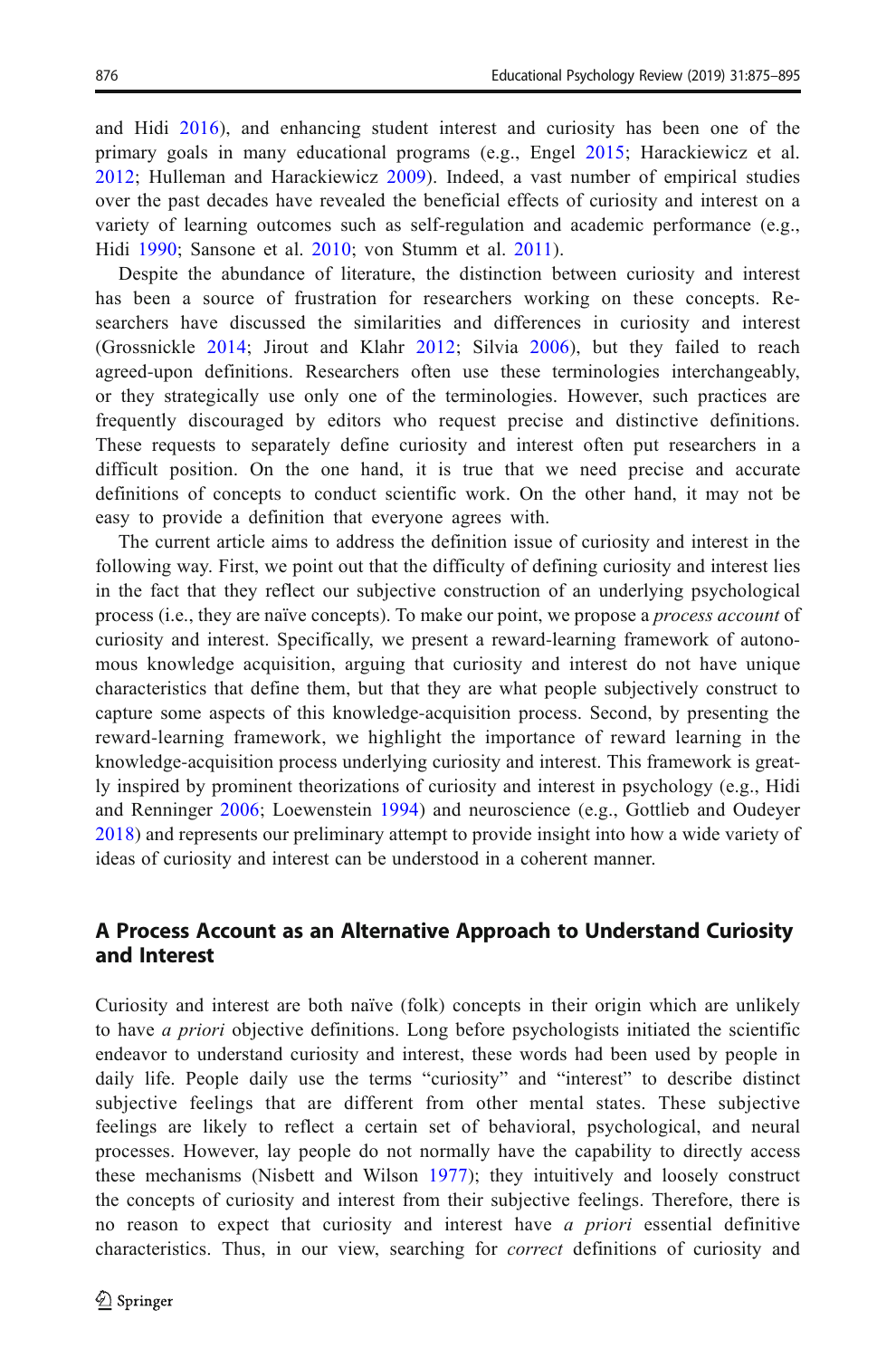interest may not be a very fruitful task (see Kidd and Hayden [2015,](#page-17-0) for a similar point), because there is unlikely to be a definite *right* answer to this type of question.<sup>1</sup>

Note that by calling curiosity and interest naïve concepts, we never mean that studying curiosity and interest is futile. Researchers can still examine the behavioral, psychological, and neural *processes* underlying these constructs. This has significant theoretical and practical implications. Indeed, previous theoretical and empirical work on curiosity and interest has provided critical insights into these mechanisms (e.g., Hidi and Renninger [2006;](#page-17-0) Loewenstein [1994](#page-18-0); Silvia [2001](#page-19-0)), leading to greatly improved understanding of the roles or curiosity and interest in various educational issues. However, even if we were able to correctly specify the psychological and neural mechanisms, our naïve perceptions of curiosity and interest would likely still be too subjective and ambiguous to map directly and precisely onto these mechanisms. In other words, understanding the underlying processes would not necessarily tell us the correct definition of curiosity and interest.

To instantiate our point, in this article, we present a reward-learning framework of autonomous knowledge acquisition (for a full-fledged version of the framework, see Murayama, [2019a](#page-18-0)) as a process account of curiosity and interest. The framework centers on reward learning as the key to understand sustainable knowledge acquisition. The critical role of reward processing in curiosity and interest has been a recurrent idea in the literature (Berlyne [1971](#page-16-0); Panksepp [1998](#page-19-0)) and has received increased attention in the recent literature of cognitive neuroscience (Gruber et al. [2014;](#page-17-0) Kang et al. [2009;](#page-17-0) Kidd and Hayden [2015;](#page-17-0) Murayama et al. [2010](#page-18-0); Sakaki et al. [2018](#page-19-0)). However, the role of reward processing in curiosity and interest has been somewhat overlooked in the literature of educational psychology, except for a few notable exceptions (e.g., Ainley and Hidi [2014](#page-16-0); Hidi [2016](#page-17-0); Renninger and Hidi [2016](#page-19-0)). But as we will see, it is essential to incorporate the idea of reward learning to explain a variety of aspects of the knowledge-acquisition process (see also General Discussion on this issue). Our reward-learning framework is greatly inspired by the neuroscientific literature mentioned above, as well as by a number of influential theories on curiosity and interest in psychology, including the knowledgegap theory of curiosity (Loewenstein [1994](#page-18-0)), the four-phase model of interest development (Hidi and Renninger [2006;](#page-17-0) for an updated version, see Renninger and Hidi [2016](#page-19-0)), the expectancyvalue approach to interest (Schiefele [2009;](#page-19-0) Wigfield and Cambria [2010](#page-20-0)), and the self-regulation of motivation model (Sansone and Thoman [2005\)](#page-19-0). These existing theories provided considerable insights into the psychological process underlying curiosity and interest. Thus, our rewardlearning framework can be considered as an integration of these neuroscientific and psychological theories on curiosity and interest.

Critically, however, the current framework attempts to explain curiosity and interest with a knowledge-acquisition process that does not include curiosity or interest as a constituent element. Our argument is that curiosity and interest are concepts that people subjectively constructed or interpreted to capture some aspects of the knowledge-acquisition process; as such, once we have explained the precise neural and psychological processes that underpin knowledge acquisition, it is no longer necessary to assume curiosity or interest in the psychological process itself. Our framework also sheds light on how we should approach

<sup>&</sup>lt;sup>1</sup> Some statistical techniques (e.g., factor analysis, cluster analysis) allow us to decide coherent categorizations of our subjective beliefs (when using self-reported questions) or psychological processes (when using psychological tasks). These categories may be labeled as curiosity or interest. However, it is very difficult to find external criteria to prove that this labeling is ontologically correct.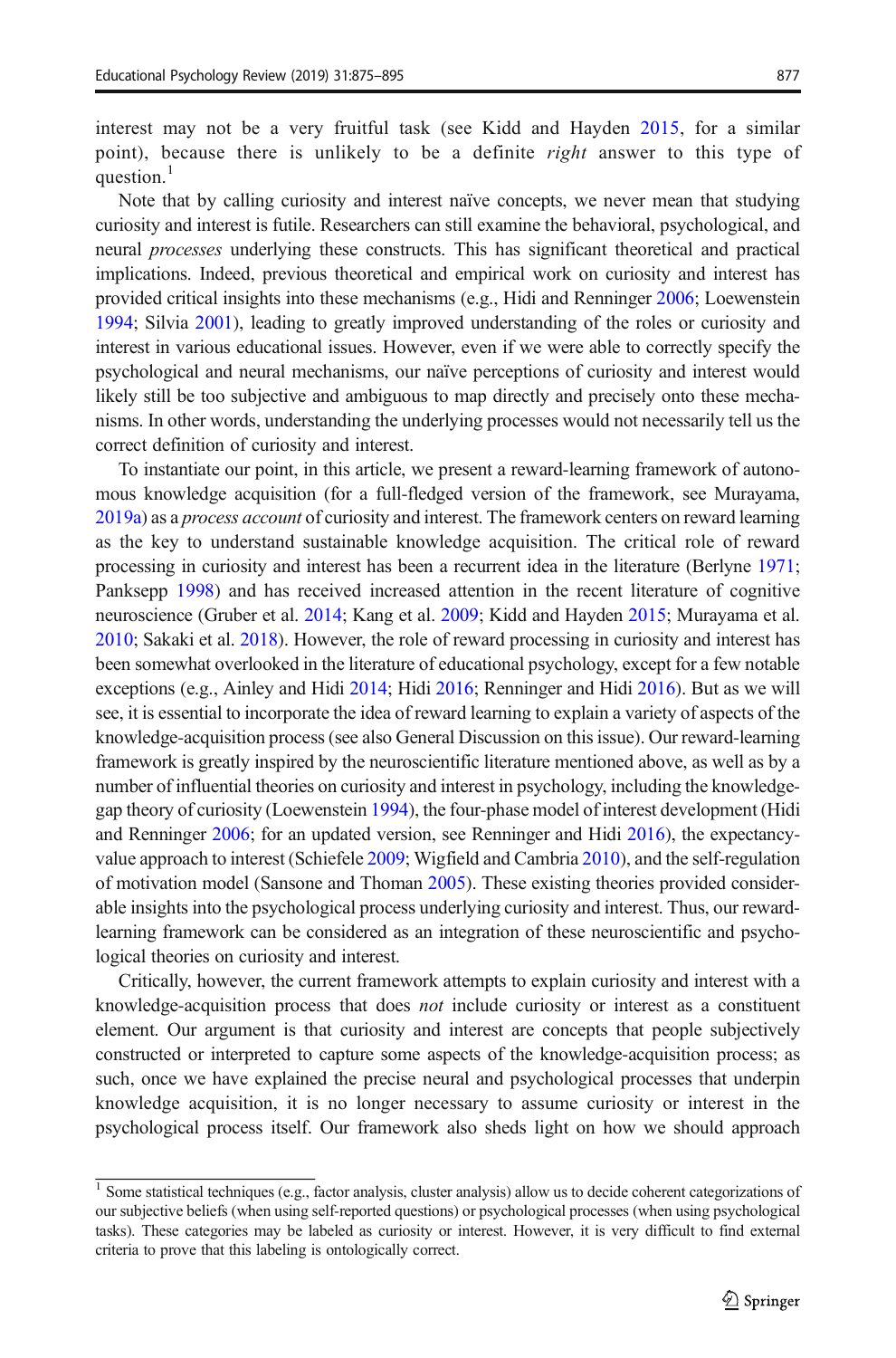<span id="page-3-0"></span>the various operational conceptualizations of curiosity and interest that researchers have made in the literature (for reviews, Grossnickle [2014](#page-17-0); Renninger and Hidi [2011\)](#page-19-0); these operational conceptualizations can be considered as important parts of the knowledge-acquisition process, but as you will see, our framework indicates that there is no need to decide on which conceptualization is the right one. We suggest that, to understand students' motivation and learning in education, our primary attention and effort should be paid to this knowledgeacquisition process, rather than defining curiosity or interest themselves. We think the current state of confusion about curiosity and interest arises because researchers started from these naïve concepts as if they had some definitive features. But we should change the order of thinking—we should start from thinking about how we can sustain the knowledge-acquisition process, and then turn to how this process maps onto our various views on curiosity and interest.

# A Reward-Learning Framework of Autonomous Knowledge Acquisition

# General Framework

Figure 1 presents the proposed framework that explains how people engage in sustainable knowledge acquisition (Murayama, [2019a](#page-18-0)). Essentially, the framework posits that the acquisition of knowledge serves as a reward and that the expected feeling of reward is the key modulator of our information-seeking behavior. When gaps in knowledge are recognized, people initiate information-seeking behavior because they expect the positive rewarding value of acquiring the knowledge. The information-seeking behavior results in acquisition of knowledge, which is integrated into people's pre-existing knowledge base. Importantly, the acquisition generates the actual feeling of reward, and this rewarding feeling strengthens the further information-seeking behavior by increasing the expected reward value of new information. Furthermore, the expanded knowledge base also facilitates the awareness of further knowledge gaps, motivating additional



Fig. 1 A reward-learning framework of autonomous knowledge acquisition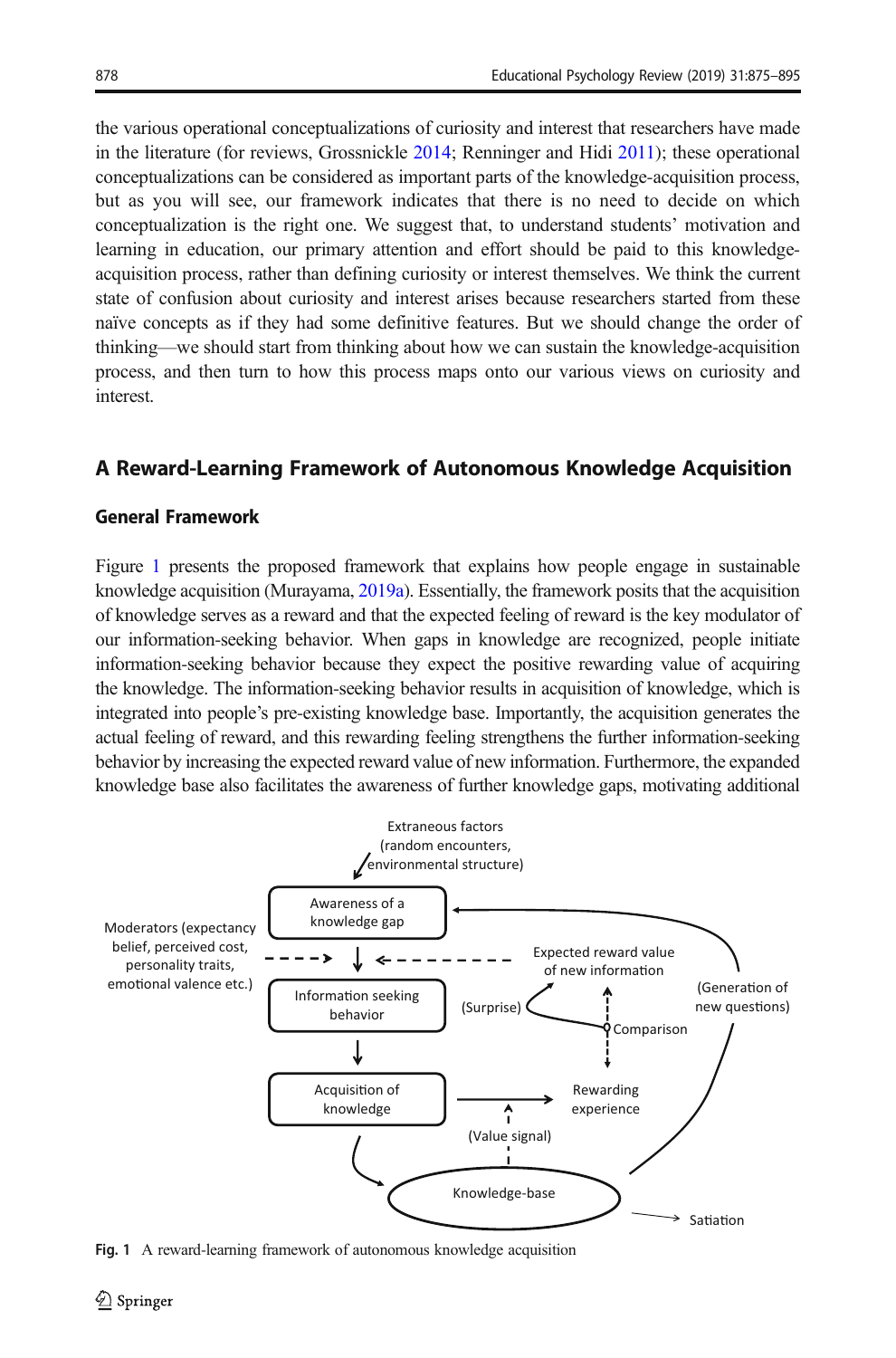information-seeking behavior. Consequently, the process forms a positive feedback loop, enabling a sustainable knowledge acquisition/seeking process of learning.

The framework is based on reward-learning (or reinforcement-learning) models (Dayan and Niv [2008](#page-16-0); Montague and Berns [2002\)](#page-18-0), but we incorporated several features that are specific to the knowledge-acquisition process (e.g., new knowledge provides room for further knowledge gaps). The reinforcement-learning model is an extension of modern operant learning theory (Berridge [2004](#page-16-0); Dickinson and Balleine [2002\)](#page-17-0) and posits that our behavior is guided by the rewarding value of the behavior that is computed and updated through a reinforcement process. Notably, although some researchers (especially researchers in education) tend to use "reward" to refer only to extrinsic incentives such as food or money (Kohn [1993\)](#page-18-0), reinforcement-learning theory is not concerned whether the rewarding value comes from extrinsic incentives or more internally generated values (often called "intrinsic rewards"; see Murayama [2019b\)](#page-18-0). In our framework, we use the term reward in this general sense, rather than referring to tangible rewards such as money. The stages of the model are described in more detail in the following sections.

#### Knowledge Gaps and Information-Seeking Behavior

We begin by describing the core knowledge-acquisition process as it is specified in our framework. We start from the state where people become aware of the lack of knowledge on a specific topic (e.g., how to solve quadratic equations in mathematics). This is also equivalent to the state of uncertainty. As Loewenstein ([1994\)](#page-18-0) argued in his influential knowledge-gap theory of curiosity, when a knowledge gap is made salient, people are motivated to initiate information-seeking behavior to acquire the knowledge. The degree to which people are motivated for information-seeking behavior depends on the "expected" rewarding value of the information (e.g., "how pleasant it would be to understand the solution of quadratic equation?"). If the knowledge is not felt to be rewarding enough, there is little motivation for information-seeking behavior.

Information-seeking behavior is likely to lead to acquisition of knowledge. It should be noted that, in the context of classroom education, information or knowledge may be provided externally (e.g., the solution was simply taught by a teacher), which does not involve students' explicit information-seeking behavior. However, even in such a case, whether the student understands the externally provided information depends on the extent to which the student actively processes the information, and in this respect, students still mentally perform information seeking. In other words, information-seeking behavior does not always mean explicit and visible behavior, but it also includes mental sense making process.

### Knowledge Acquisition and Rewarding Experience

Upon the acquisition of new knowledge, people experience the feeling of reward (e.g., excitement produced when you think you understood how to solve the quadratic equation). Indeed, some studies have shown that closing knowledge gaps, for example by discovering what a blurred picture represents, activates the reward network in the brain (Brydevall et al. [2018](#page-16-0); Jepma et al. [2012](#page-17-0); Ligneul et al. [2017\)](#page-18-0). This rewarding experience is at the core of the sustainable knowledge-acquisition process, because this experience reinforces the value of new knowledge, motivating further information-seeking behavior (explained in more detail later). The magnitude of this rewarding feeling is of course influenced by the (subjective)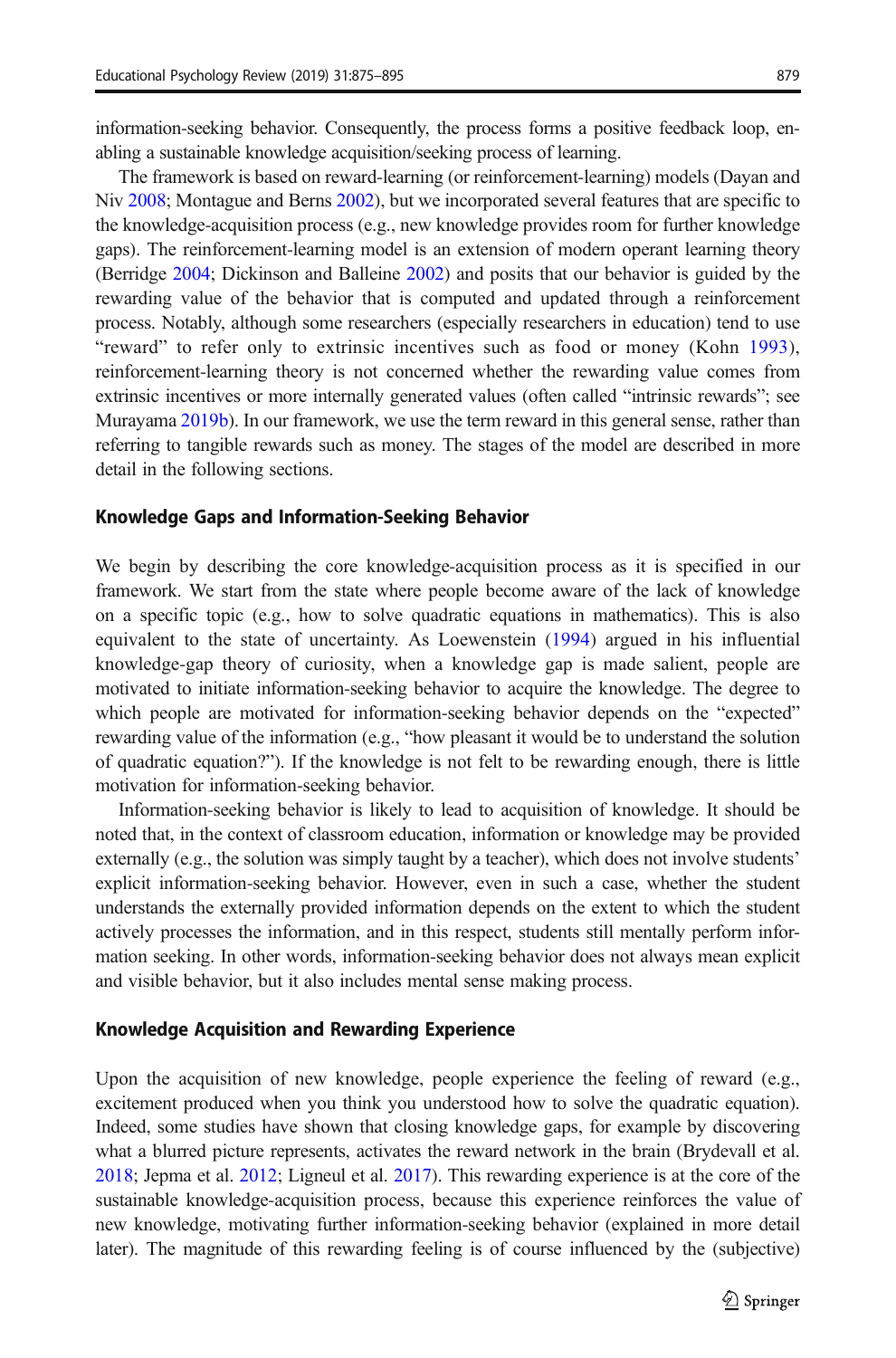amount of knowledge the person gained (the magnitude of uncertainty reduction) but also by whether and how people value the new knowledge in light of their pre-existing knowledge base (the value signal; shown as a dashed arrow in Fig. [1](#page-3-0)).

Here we refer to the knowledge base as the compound of person's pre-existing knowledge, goals, and experiences (e.g., a student's general knowledge about algebra, their reasons for studying algebra, their personal experiences in mathematics class). In this respect, the knowledge base can be also called the self-scheme (Conway and Pleydell-Pearce [2000](#page-16-0)). Importantly, the rewarding value of every piece of new information is gauged in relation to this knowledge base—"is the new information consistent with my future goal?" and "how much is the new information related to my pre-existing knowledge?". For example, understanding how to solve quadratic equations should provide some rewarding experience to many people but this would be more so if they want to study mathematics in their future career or they can connect the knowledge to other domains such as physics. It is important to note that the newly acquired knowledge would also contribute to the knowledge base, and it could boost the value of new information in the next learning cycle (e.g., learning a new way of factoring to solve quadratic equations can increase the value of solving more quadratic equations).

#### Formation of the Positive Feedback Loop

After this phase, two psychological mechanisms operate to strengthen further informationseeking behavior. First, the rewarding experience updates the expected value of future new information, which would influence information-seeking behavior in the future. According to the reinforcement-learning model, the amount of the change in the expected reward value is determined by so-called reward prediction errors—the difference between the expected reward value and the actual reward value that individuals obtained. In other words, reward prediction errors represent how much individuals are "surprised" by the new reward. Similarly, in our reward learning model of knowledge acquisition, we suppose that the amount of change in the reward value of the information is (at least partially) determined by how surprising the new information was. Marvin and Shohamy [\(2016\)](#page-18-0) called this surprise signal "information prediction errors." Formally, information prediction errors are defined as the reward value of the new information relative to the expected reward value of the new information. If the obtained information is unexpected, information prediction errors are positive (i.e., individuals are surprised) and increase the expected rewarding value of future new information. Indeed, previous research has indicated that new information-seeking behavior is enhanced when new knowledge is inconsistent with their expectation (high confidence error; e.g., when people learned that the statement "chameleons match their color to their environment" is false; Vogl et al. [in press\)](#page-20-0). On the other hand, if the new information is not more than what people expected, people tend to be disappointed and the value of new information may be undermined (e.g., when a student found out that solving a quadratic equation requires no more skills than just applying a formula or when people learned that the solution of a detective story is nothing more than what they expected).

Expanded knowledge base also triggers the second mechanism that strengthens information seeking behavior. Specifically, in real learning situations, the acquisition of new knowledge and the expanded knowledge base often creates *more* questions, which leads to further awareness of knowledge gaps. This notion is pointed out by Renninger [\(2000\)](#page-19-0) and is nicely phrased by Loewenstein ([1994](#page-18-0)) as "new information provides ever-changing idea of what there is to be known" (p. 89). For example, upon understanding the solution of quadratic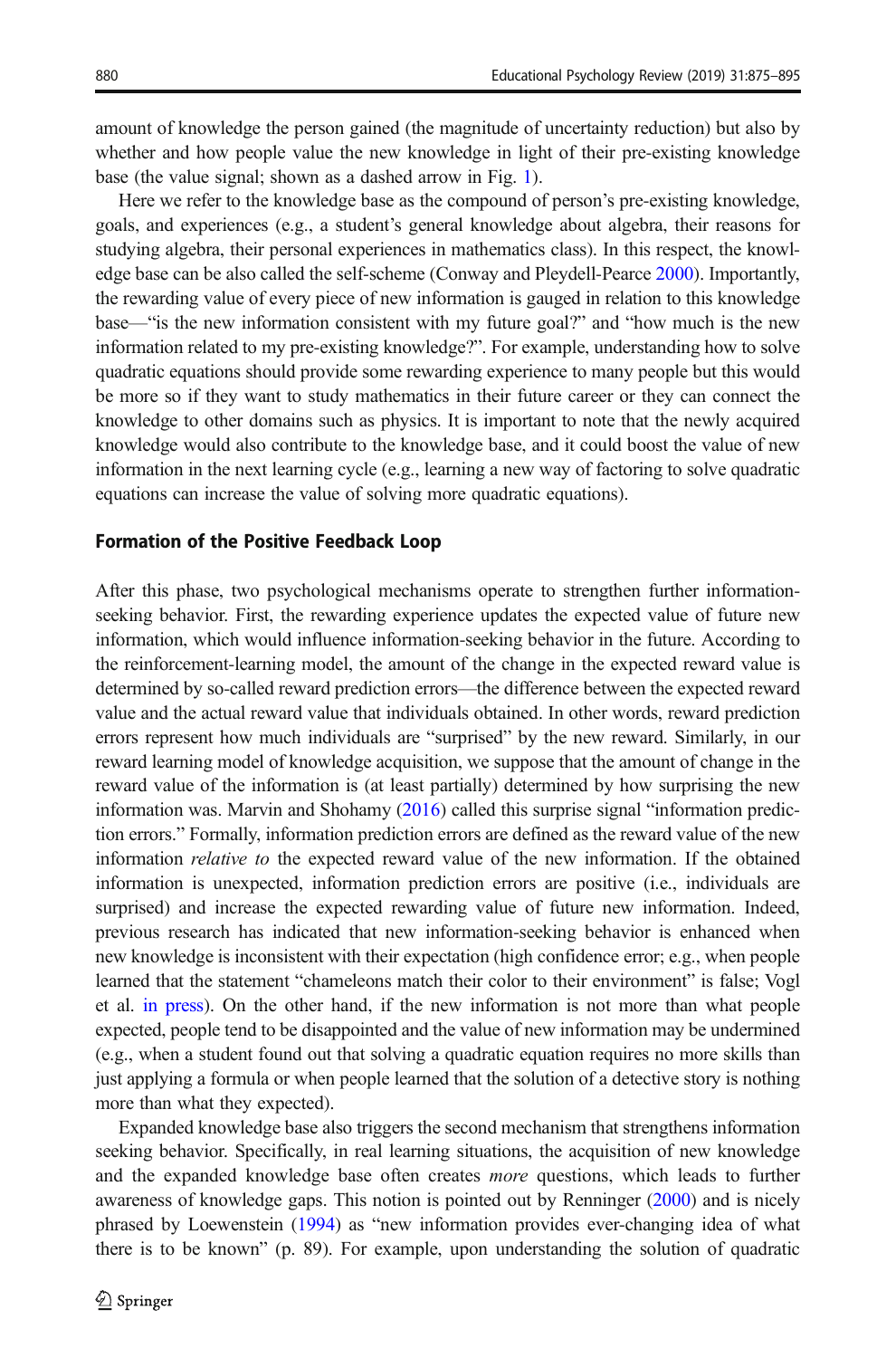equations, students may wonder whether it is possible to solve cubic equations in a similar manner. Indeed, previous studies suggested positive relations between domain knowledge (e.g., knowledge about psychology, which was assessed by a test asking factual matters in psychology) and domain-specific interest (assessed by self-reported questions; e.g., Alexander et al. [1995](#page-16-0); Lawless and Kulikowich [2006](#page-18-0)). Note that this feature does not exist for standard reinforcement learning with extrinsic incentives. Once extrinsic rewards are consumed (i.e., the food was eaten), hunger is immediately satiated, and consumption does not normally produce further appetite. In that respect, reward-learning processes for knowledge and extrinsic rewards are critically different, although both learning processes are governed by the same computational mechanism.

Importantly, these two processes explain why people can sustain or even accelerate their commitment to the learning process over time—knowledge acquisition has an inherent mechanism to self-boost the feeling of expected reward value of information as learning progresses. In other words, the knowledge-acquisition process involves cyclical generation of intrinsic rewards through the formation of a positive feedback loop.

### Moderators of Information-Seeking Behavior

Of course, this positive reinforcement process does not always work in reality. In classrooms, for example, we observe many students who do not sustain the knowledge-acquisition process. Clearly, there are some critical factors that moderate the process. Some such factors are noted in Fig. [1](#page-3-0). For example, certain general personality traits (e.g., sensation seeking, conscientiousness) play a role here. In addition, people's decision to initiate information-seeking behavior should strongly depend on one's perceived ability to acquire the information (expectancy belief) and its cost. If one does not believe that s/he has sufficient ability to acquire the information (e.g., "I am not confident that I will understand the logic behind quadratic equations") or that the behavior is too costly (e.g., "it would require a lot of effort to understand the solution"), s/he would be discouraged to initiate information-seeking behavior<sup>2,3</sup>.

Another important moderating factor is the emotional valence of the expected information. Our motivation to seek information is often compromised by the potential negative valence of the information (see Hertwig and Engel [2016](#page-17-0), for a review). For example, some pregnant women may want to avoid taking prenatal testing that informs them of the potential risk of genetic disease (e.g., Down syndrome) for their expected child. In fact, Charpentier et al. ([2018](#page-16-0)) empirically showed that people tend to seek positively valenced information more frequently than negatively valenced information (see also Marvin and Shohamy [2016](#page-18-0)). Although this sort of situation is less common in education, it is possible that students are reluctant to seek information for the materials that include negatively valenced information (e.g., stories of holocaust).

 $\frac{2}{3}$  The proposed framework does not assume that people consciously evaluate and make a decision. In fact, large part of these evaluation and decision making process may be automatic.

<sup>3</sup> The modulation of perceived ability and cost factors makes it possible for people to seek information that would maximize the expected gain (i.e., learnability) of knowledge. This idea is consistent with a recent model of curiosity (or exploration behavior) that underscores the importance of learning progress through information seeking (Gottlieb et al. [2013\)](#page-17-0). We speculate that the classical optimal arousal model of curiosity proposed by Berlyne [\(1960\)](#page-16-0) (see Kidd et al. [2012](#page-18-0) for a recent empirical investigation), which claims that people avoid stimuli that are too boring (easy) or too complex (difficult), can also be explained by this learning progress account.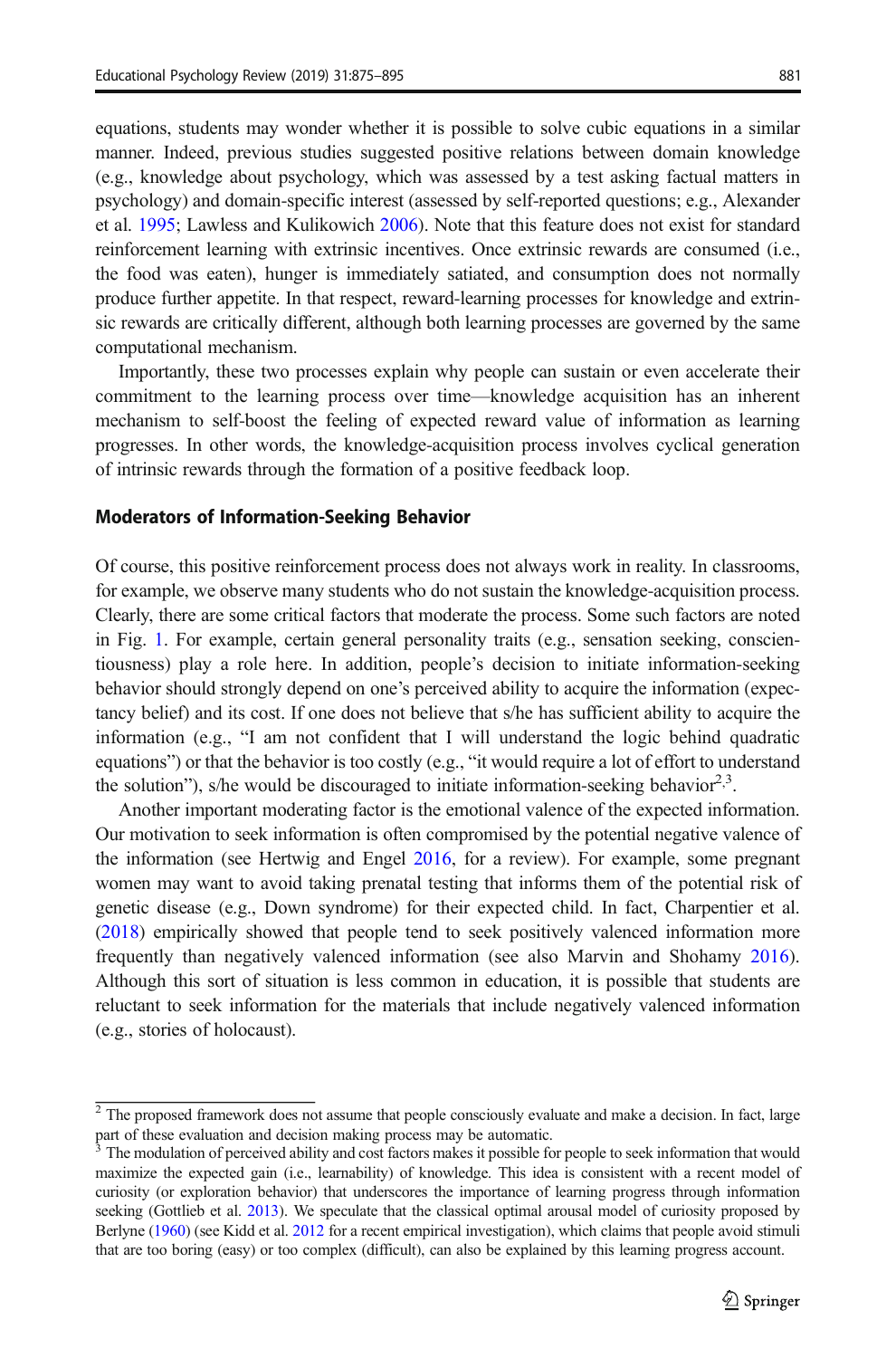It is worth noting that these factors—perceived expectancy (including skills), perceived cost, and expected valence of information—are also subjective beliefs that are updated in the course of learning. For example, if one fails to acquire knowledge, the expectancy belief may be decreased and, as a result, the person may not feel motivated to initiate information-seeking behavior again (Durik et al. [2015](#page-17-0); Tanaka and Murayama [2014](#page-20-0)). This point implies that the knowledge-acquisition process in real life involves constant on-the-fly calculations and integration of the expected reward value of information, the perceived ability to find the information, the perceived cost of information-seeking behavior, and the expected valence of information. This computation process may well be automatic and unconscious. Although our framework highlights the importance of the reward value of information, a full understanding of the process of knowledge acquisition that is applicable to practical settings such as education would require a comprehensive description of this dynamic computational process.

In addition, after gaining knowledge, there is the possibility that a person does not find any more information gaps, subjectively feeling that s/he completely understands the topic. This "knowledge satiation" is likely to halt the task engagement process. This situation is common when curiosity and interest are empirically examined using controlled materials such as trivia questions (e.g., Marvin and Shohamy [2016](#page-18-0); Murayama and Kuhbandner [2011\)](#page-18-0). For most participants, the answers to trivia questions are indeed trivial and have little practical value. They are normally prepared as stand-alone materials that can trigger and satisfy curiosity by themselves. As a result, the knowledge of the answer is likely to cause satiation. Even in real learning contexts, however, students may sometimes stop learning because they, often *falsely*, believe that they have mastered the materials, even if they actually have not (e.g., students may feel that they understand perfectly how to solve quadratic equations when they are presented with the formula but they actually do not understand the logic behind it). In fact, literature in metacognition has repeatedly shown that learners are inaccurate and optimistic about their mastery of learning materials (e.g., learning foreign words), often terminating their learning behavior prematurely (e.g., Kornell and Bjork [2008;](#page-18-0) Murayama et al. [2016](#page-18-0)).

### Extraneous Factors That Influence Awareness of Knowledge Gaps

We believe awareness of knowledge gaps mainly comes from the learning process (i.e., expanded knowledge base), but there are some other factors contributing to this awareness. For example, we are often motivated to seek information for the things that we came across just by chance (e.g., an interesting book seen through the window of a book store). Such encounters may appear random, but this process is also constrained by the environment in which people are placed. For example, if a child is raised in a family of piano players, the child has much higher chance of encountering novel information about piano music. In that respect, this is not a completely random process but is still an important extra means of becoming aware of new knowledge gaps.

# How the Framework Can Explain Different Definitions/Types of Curiosity and Interest?

Again, a critical feature of the process framework presented in Fig. [1](#page-3-0) is that the framework does not include "curiosity" or "interest" as an element, indicating that there is no absolute need to assume such constructs to explain sustained knowledge acquisition, although we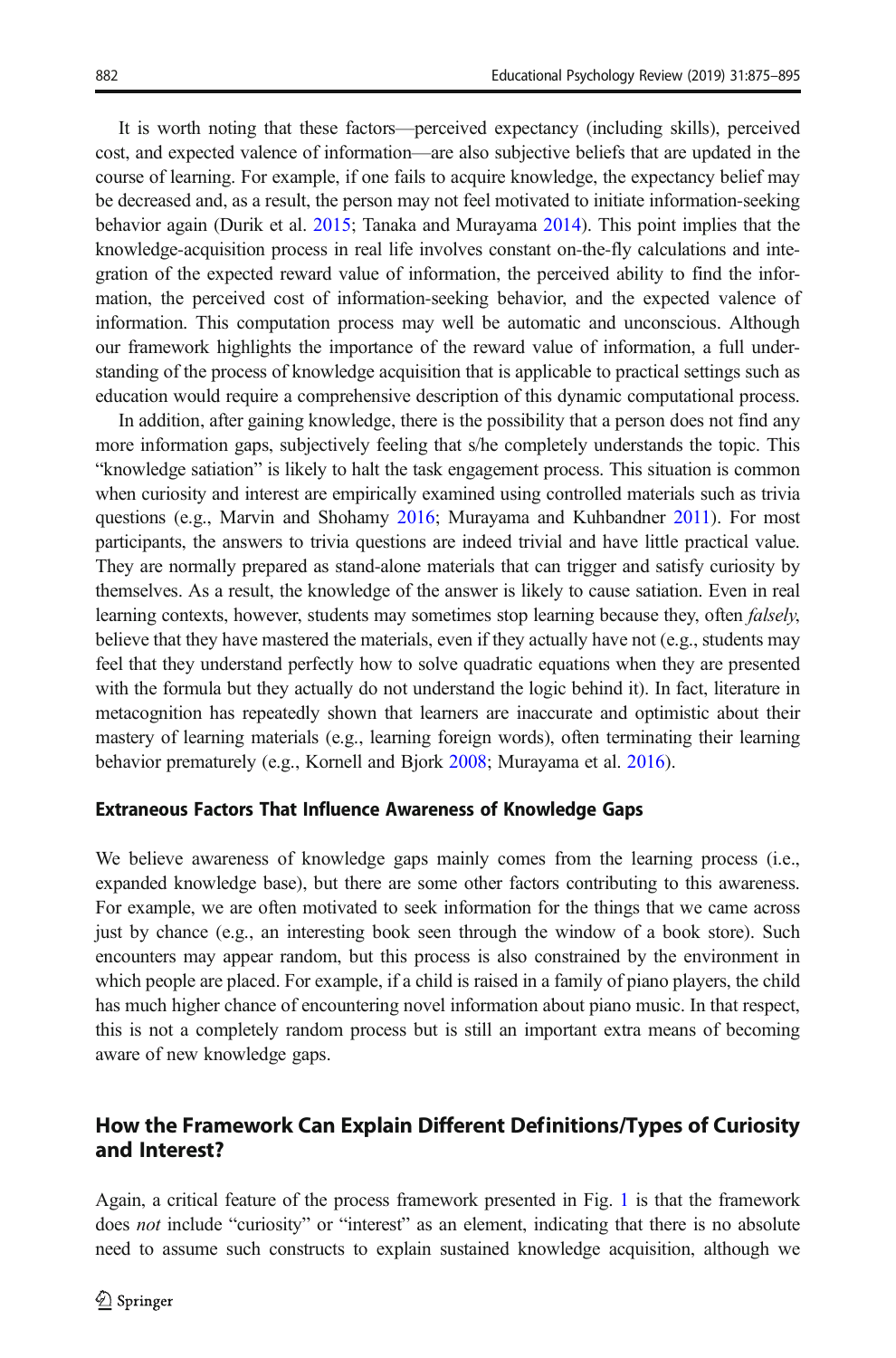acknowledge that our framework is still preliminary. We believe that what people naïvely call curiosity and interest are things that they subjectively construe through this knowledgeacquisition process.

Researchers have conceptualized curiosity and interest in many different ways (for detailed reviews, see Grossnickle [2014;](#page-17-0) Renninger and Hidi [2011;](#page-19-0) Renninger and Hidi [2016\)](#page-19-0). For example, some researchers argue that interest is an emotion (Reeve et al. [2015](#page-19-0); Silvia [2008\)](#page-20-0) and other researchers regard interest as a collection of values (Gati [1991](#page-17-0); Schiefele [2009](#page-19-0)). Some researchers define curiosity as a feeling or emotion arising from a knowledge gap (Loewenstein [1994\)](#page-18-0) while others consider curiosity as resulting from or as part of intrinsic motivation (Day [1971](#page-16-0); Deci and Ryan [1985](#page-16-0); White [1959](#page-20-0)). We agree with the importance of providing operational definitions of these concepts. In light of our framework, these elements are captured by components or outcomes of the knowledge-acquisition process. For example, value belief is one of the important factors that determine the reward value of new knowledge. There are multiple places where emotion is generated in our framework (and researchers have different opinions on which emotion should be called interest/curiosity); for example, the rewarding feeling after knowledge acquisition may be considered as an emotion. Subjective experience should also arise when knowledge gap is made salient, and this may also be considered an emotion. Importantly, our framework makes it clear that these different conceptualizations are all matters of labeling (which part should be labeled as curiosity/interest), and it is not essential to determine which label mappings are correct or not, under the aim of understanding how people sustain learning and engagement; they are all important parts of the knowledge-acquisition process.

What is the difference between curiosity and interest? Again, this is a matter of labeling in our view but generally speaking, literature on curiosity seems to focus on the series of processes in which awareness of a knowledge gap leads to information-seeking behavior (Kidd and Hayden [2015;](#page-17-0) Loewenstein [1994](#page-18-0); Sakaki et al. [2018](#page-19-0)). On the other hand, research on interest seems to be more diverse: Some researchers are mainly concerned with the maturity of this engagement process (i.e., how the feedback loop is completed; Alexander et al. [1995](#page-16-0); Hidi and Renninger [2006;](#page-17-0) Krapp and Prenzel [2011](#page-18-0)), whereas some others focus more on emotional aspects in the process (Silvia [2006](#page-20-0)). The strength of our framework is that, regardless of how researchers define curiosity or interest, the framework is clear that both curiosity and interest are integrated in the same knowledge-acquisition process, providing a specific picture about how curiosity and interest can be related. For example, Markey and Loewenstein ([2014](#page-18-0)) and Renninger and Hidi [\(2016\)](#page-19-0) argued that curiosity is distinct from interest in that curiosity is a short-term psychological state that would disappear on closing the momentary knowledge gap, whereas interest represents long-term commitment on a particular topic. We are fine with these definitions. From our perspective, however, it is important to be clearer that curiosity (defined by these researchers) is still an essential element of long-term knowledge-acquisition process: People build knowledge as a consequence of these numerous curious experiences, and the accumulation of curious experiences would be the basis for selfgeneration of intrinsic rewards, which makes sustainable engagement possible. We believe both Markey and Loewenstein [\(2014](#page-18-0)) and Renninger and Hidi [\(2016\)](#page-19-0) share a similar view with us, but by demarcating a borderline between curiosity and interest, this critical point may be somewhat obscured.

Beyond the general distinction between curiosity and interest, there have been attempts to identify different types and dimensions of curiosity and interest. In the following, we will show how our process framework can explain these typologies.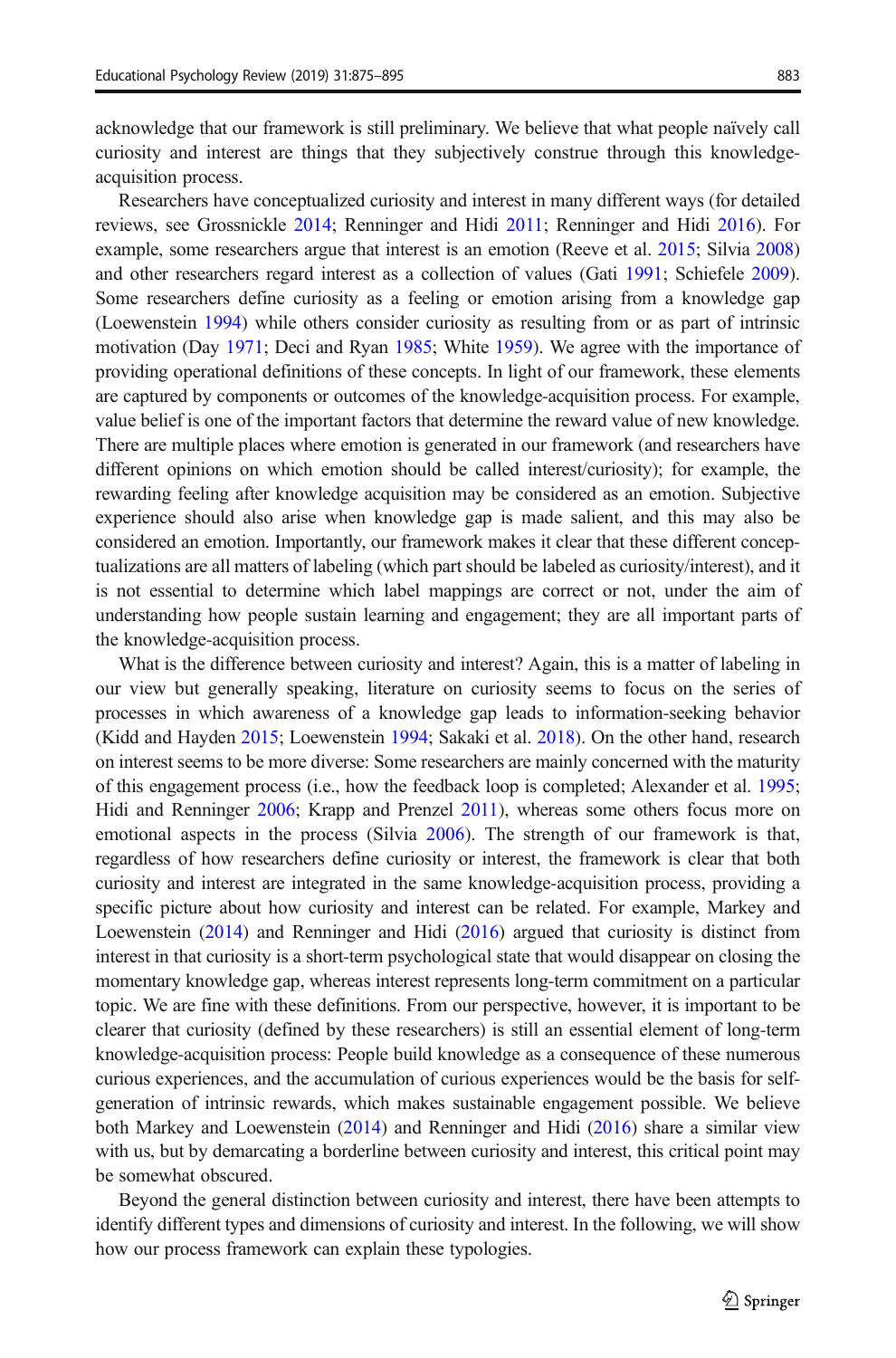# Situational Interest vs. Individual Interest

A developmental continuum of situational interest and individual interest was originally proposed by Hidi and Renninger ([2006](#page-17-0)) in their four-phase model of interest development, and it has been one of the most influential theories in the literature. People are said to have situational interest when they initiate and sustain their learning behavior, but it also depends on available resources such as social relationships and environmental resources. On the other hand, people are said to have more developed individual interest when they can value the opportunity to (re)engage in a task and can self-generate interest for that task, engaging in enduring learning behavior voluntarily and autonomously.

As noted earlier, our reward-learning framework is influenced by the four-phase model of interest development as a psychological theory to explain long-term engagement (note also that the authors discussed the role of rewarding experiences in some papers; see Ainley and Hidi [2014;](#page-16-0) Hidi [2016](#page-17-0); Renninger and Hidi [2016](#page-19-0)). Therefore, it would not be surprising that our framework can accommodate the distinction between situational interest and individual interest. But critically, the framework does so by elaborating more closely the reward-learning process behind these two distinct developmental phases of interest. Specifically, at the beginning of the learning process, the feedback loop is unstable and easily disrupted (thus requires external input or support) as the value of knowledge acquisition is not well developed and knowledge base is not rich enough to generate new questions (e.g., students may be intrigued by the fact that quadratic equations produce a U-shaped curve but this initial interest easily wanes unless students really understand why it does). Also, at this early phase, the knowledge-acquisition process is more likely to be driven by chance encounters. Once the feedback loop is established, developed knowledge generates a number of new questions and adds value to behaviors aimed towards answering such questions, allowing the system to autonomously and continuously self-generate the feeling of reward (e.g., students who deeply understand the shape of quadratic equations may autonomously seek the way to graph cubic equations). That is, people store the value of the knowledge. Situational interest and individual interest can be interpreted as the respective phases of this knowledge-acquisition process.

#### Specific Curiosity vs. Diversive Curiosity

Berlyne [\(1960\)](#page-16-0) distinguished two types of curiosity—specific curiosity and diversive curiosity. Specific curiosity involves detailed investigation of novel stimuli, whereas diversive curiosity is more unspecified exploration of the environment to find novel stimuli. Specific curiosity serves to decrease uncertainty whereas diversive curiosity is aimed at increasing uncertainty. This distinction is intuitive and has been widely adopted especially in the studies that develop self-report measures of curiosity (e.g., Kashdan et al. [2009;](#page-17-0) Litman and Spielberger [2003](#page-18-0); Mussel [2013\)](#page-19-0).

In our model, specific curiosity is straightforward—a label assigned to information-seeking behavior to close a knowledge gap. This is consistent with the process of curiosity that Loewenstein [\(1994\)](#page-18-0) described (e.g., a situation in which a person works on a puzzle). But what about diversive curiosity? From our perspective, there is no pure exploratory motivation to increase knowledge gaps, as all of our epistemic behavior is, either explicitly or implicitly, guided by the desire to close a knowledge gap or to gain information (see Murayama, [2019a](#page-18-0) for more elaborated discussion). Think about a student who scans through a book shelf of detective stories in a library without having a specific book in his/her mind. This behavior seems like a random exploration, but the close scrutiny of the behavior reveals that it is not that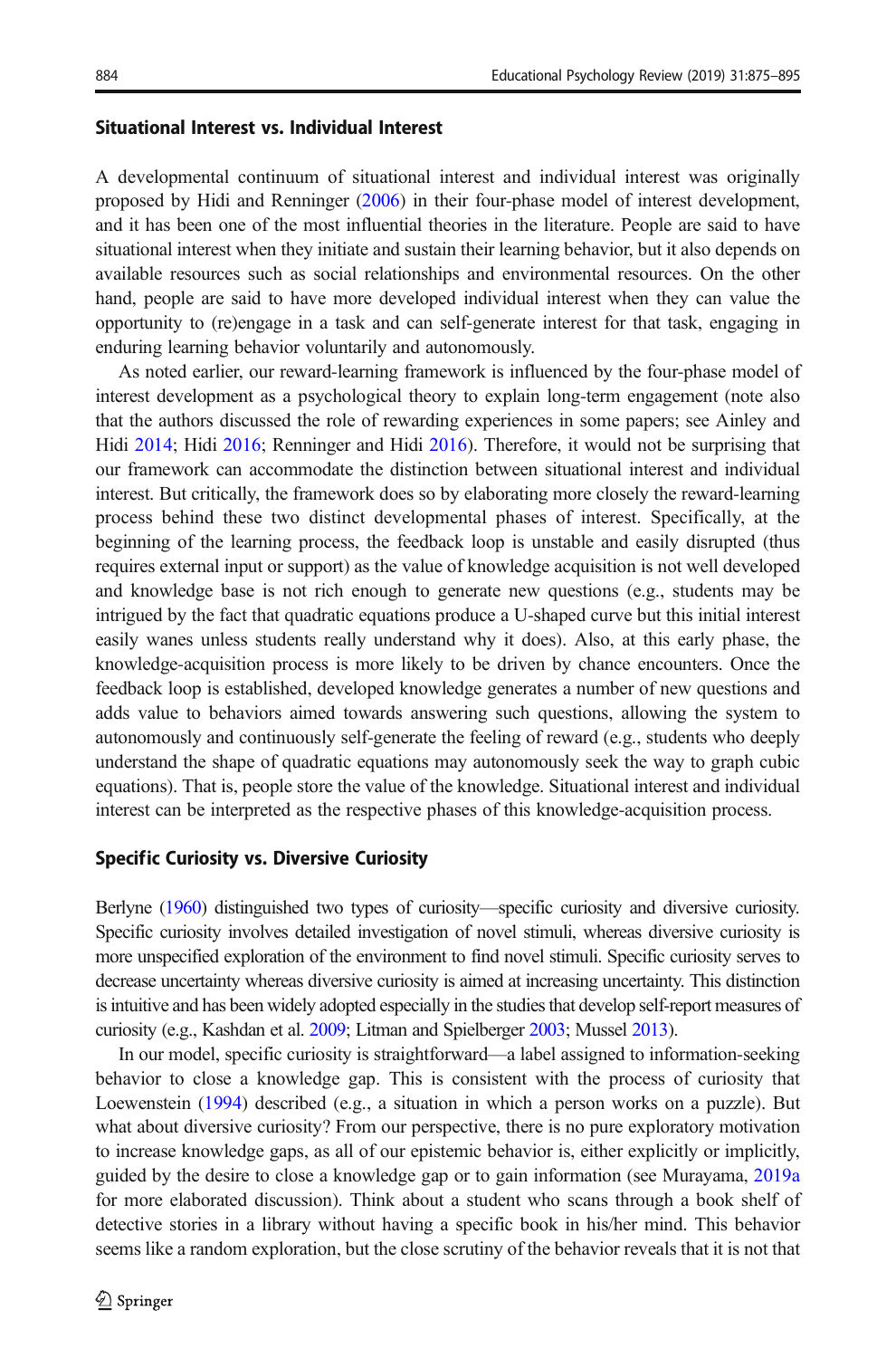simple. Specifically, the psychological mechanisms behind this scanning behavior can be explained by his/her motivation to close the generic knowledge gap or gain information (and ultimately feel rewarded) on the genre of detective stories.

Think also about infant's exploration behavior with which they seek novel and arousing stimuli. This is considered as one of the typical manifestations of diversive curiosity. Even in this situation, for every moment, infants' behavior is guided by the expected reward value of information that is afforded by the stimulus they are confronting, and in that respect, their behavior is still driven by a knowledge gap (i.e., difference between expected amount of information and current information). Indeed, this type of exploration behavior has been well explained by the existing reward-learning models of information seeking (e.g., Oudeyer et al. [2007](#page-19-0)). In contrast to specific curiosity, the content of information one expects for diversive curiosity is more generic, and in that respect, specific curiosity and diversive curiosity may be distinguished. In our view, however, the generality of expected information is on a continuum (i.e., not a categorical matter), and however general/specific the information is, the basic psychological process underlying knowledge acquisition is the same. Therefore, we do not believe that there is a hard borderline between these two types of curiosity.

#### Dimensions or Domain Specificity

Researchers also proposed that different types of curiosity can be distinguished by what it is that the curiosity is directed towards. For example, Berlyne [\(1954](#page-16-0)) distinguished epistemic curiosity and perceptual curiosity. Epistemic curiosity refers to the curiosity triggered by conceptual stimuli, whereas perceptual curiosity refers to the curiosity aroused by sensory stimulation (e.g., ambiguous pictures). Some other researchers also identified social or interpersonal curiosity (i.e., curiosity for social relationship) as distinct types of curiosity (Kashdan et al. [2018;](#page-17-0) Litman and Pezzo [2007\)](#page-18-0).

From our perspective, the basic knowledge acquisition and maintenance process would be the same, regardless of the stimulus type. Even for perceptual curiosity, awareness of ambiguity of sensory stimuli requires knowledge, and such sensory curiosity may be a basis of our curiosity about more complex stimuli (e.g., abstract arts, see Van de Cruys and Wagemans [2011\)](#page-20-0). Therefore, rather than considering them as completely separate types of curiosity, we believe it would be more promising to search for potential common psychological mechanisms underlying these different types of curiosity.

Note, however, that this claim does not refute any previous attempts to develop a scale to distinguish individual differences in these distinct types of curiosity. It is also true that there are huge individual differences in the types of topics people are curious about (see Fastrich et al. [2017](#page-17-0), for a quantitative demonstration). Domain specificity in curiosity and interest (i.e., individual differences in the topics people are curious about/interested in) is likely to exist. One important future question may be to consider  $why$  domain specificity exists (rather than asking how these domains are different), despite the domain general psychological mechanism underlying curiosity and interest. We speculate that the self-boosting property of curiosity and interest would be the key to address this question but further investigation would be needed to empirically address the issue.

### **Traits**

Both curiosity and interest posit state-like forms and more enduring, trait-like forms. Indeed, in the literature of personality, there are several personality scales that are closely related to some aspects of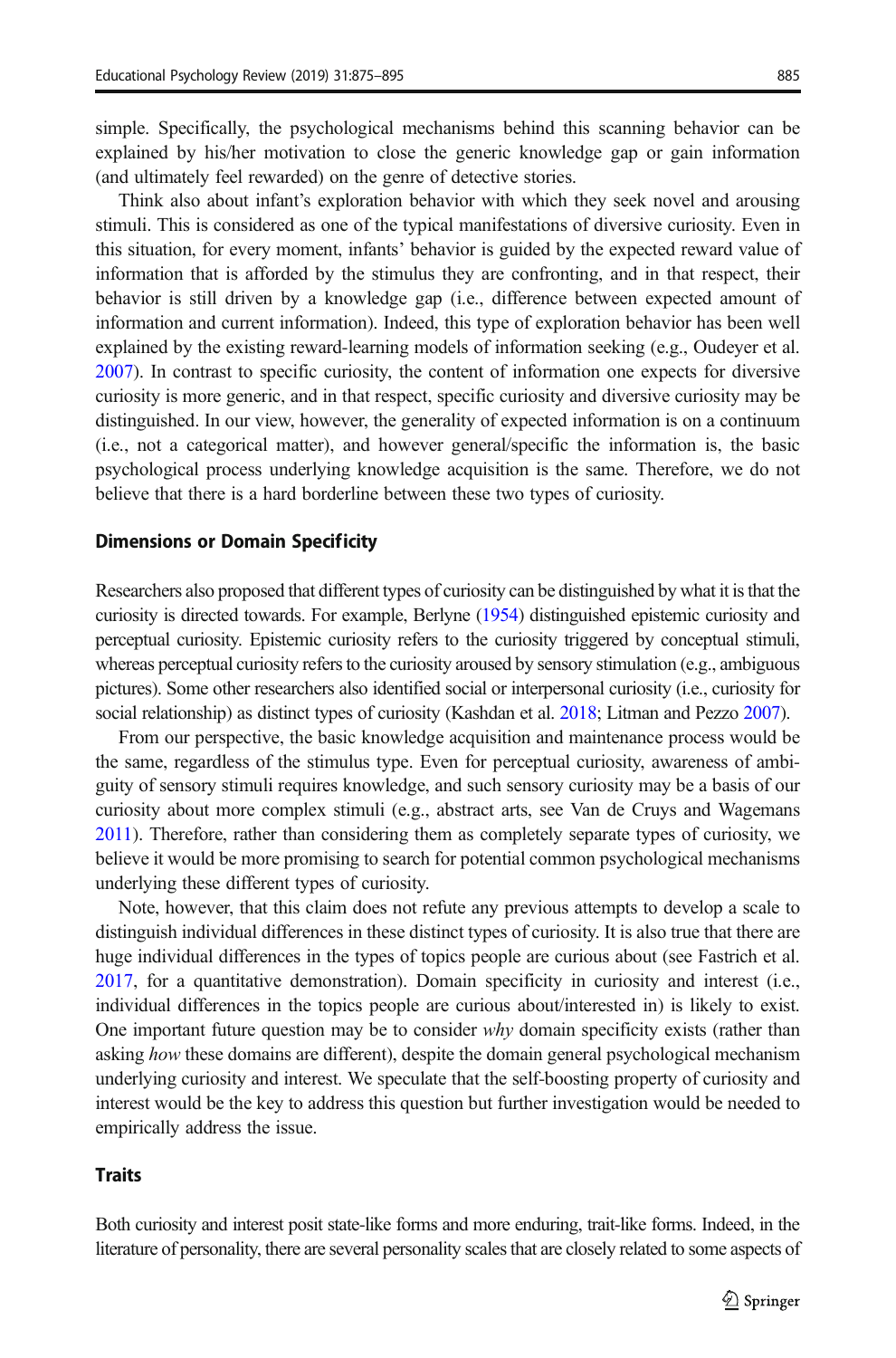curiosity or interest, such as sensation seeking (Zuckerman [1979](#page-20-0)), need for cognition (Cacioppo and Petty [1982\)](#page-16-0), and novelty seeking (Cloninger et al. [1993](#page-16-0)). Curiosity and interest are also related to two of the Big-Five factors (McCrae and Costa [1987\)](#page-18-0): openness to experience and conscientiousness in many respects (see also Trautwein et al. [2009\)](#page-20-0). In the field of occupational psychology, researchers have identified several different categories of vocational interests depending on people's general preference for different types of jobs (Gati [1991](#page-17-0)).

Importantly, most of these trait-level constructs can be considered as representing the generalized reward-value of knowledge in our proposed framework. For example, novelty seeking can be considered as the general expected reward value for the acquisition of new information (rewarding value for novelty may be modulated by the noradrenergic system; see Sakaki et al. [2018\)](#page-19-0). Need for cognition can be regarded as the general action value for information-seeking behavior (see also the discussion on "Learned industriousness," Eisenberger [1992](#page-17-0)). Vocational interests are the general rewarding value for the different types of learning and knowledge. These generalized reward values may in large part be explained by the generalization process in reward learning (Wimmer et al. [2012](#page-20-0)). As individuals go through the cycle of knowledge acquisition repeatedly, they develop a default rewarding value of these different processes, forming a context independent, personality-like curiosity or interest. This idea is consistent with a social-cognitive view of personality development (Williams and Cervone [1998](#page-20-0)) and explains why curiosity and interest can be described as both state *and* trait (Grossnickle [2014](#page-17-0)).

### Curiosity as an Aversive State

In the literature of curiosity, there has been a recurrent idea that curiosity involves an aversive state, and people seek information to eliminate the aversive feelings (i.e., "relief" of curiosity). For example, Berlyne [\(1954\)](#page-16-0) approached curiosity from drive reduction theory and argued that curiosity produces an uncomfortable state of uncertainty. From this perspective, people are motivated for new information because it would reduce uncertainty and eventually the uncomfortable feeling associated with uncertainty. Loewenstein ([1994](#page-18-0)) also argued that the awareness of knowledge gaps shifts people's attention to the lack of knowledge, and this aversive feeling of deprivation is the driving force of people's curious behavior (i.e., loss aversion). One of the reasons why this idea has attracted popularity is that it can explain strong seductive power of curiosity, which sometimes lead people to make irrational decisions (e.g., Hsee and Ruan [2016](#page-17-0); Lau et al. [2018;](#page-18-0) Oosterwijk [2017](#page-19-0)). However, this idea is still controversial and empirical evidence is not conclusive (Ruan et al. [2018](#page-19-0); Silvia [2006](#page-20-0)). For example, Jepma et al. [\(2012\)](#page-17-0) found that presentation of ambiguous pictures (i.e., material that is likely to trigger perceptual curiosity) activates the anterior cingulate cortex and anterior insular cortex. As these brain areas are associated with negative arousal states, the authors indicated that perceptual curiosity involves aversive mental states. However, the anterior cingulate cortex and anterior insular cortex have been implicated in many different functions (including reward expectation, see Shidara and Richmond [2002](#page-19-0)), and therefore, it is not easy to derive a strong conclusion. To our knowledge, there is little direct and conclusive evidence supporting the aversive nature of curiosity.4

<sup>&</sup>lt;sup>4</sup> A potential reason for the lack of empirical support is that, even if curiosity indeed involves an aversive state, the state of aversiveness is inherently confounded with the positive reward value of expected information. Future empirical research should be more mindful to disentangle these two confounded elements in the state of curiosity (e.g., Noordewier and van Dijk [2017](#page-19-0)).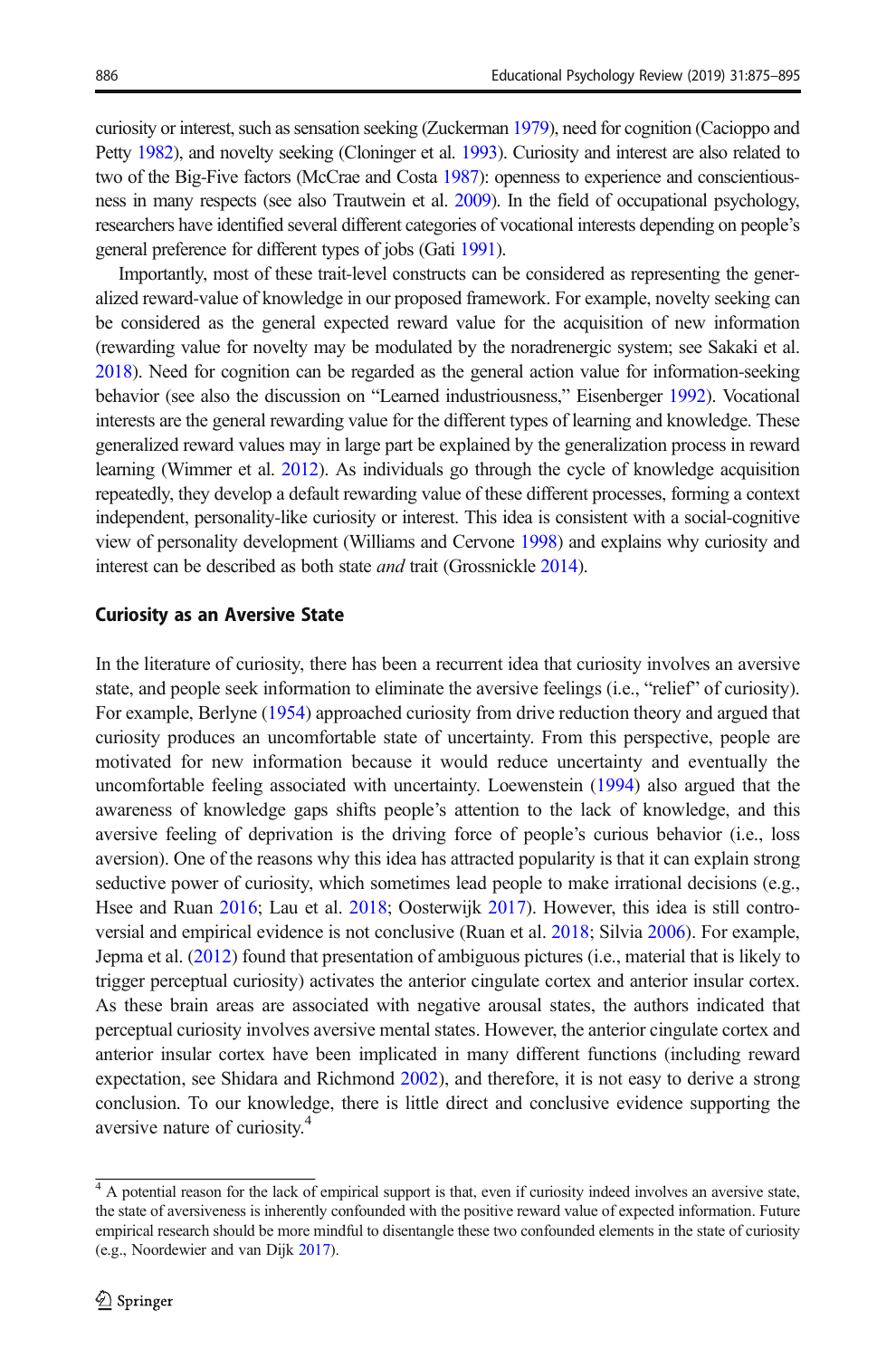In the literature of reward learning, the idea of drive reduction and satiation is no longer a viable account for motivated behavior (Berridge [2004](#page-16-0); Dickinson and Balleine [2002](#page-17-0)). Instead, to explain strong urges or craving of motivated behavior, recent researchers have proposed an incentive salience model of learning, arguing that expected reward value consists of two distinct appetitive components—liking and wanting (Berridge [2004\)](#page-16-0). Liking refers to hedonic experiences or subjective feelings associated with rewards or expected rewards. On the other hand, wanting (also called *incentive salience*) is purely an incentive motivational value (i.e., feeling of craving or vigor) and this state of wanting is often triggered during the expectation of a reward (perhaps through tonic dopamine release; Niv et al. [2007](#page-19-0)). Research in neuroscience has provided support of the distinction of liking and wanting in the reward learning process (Berridge [2012](#page-16-0)).

The proposed framework of autonomous knowledge acquisition can naturally incorporate the distinction as our framework is a reward-learning model. Specifically, wanting and liking can be regarded as two distinct components of the expected reward value in the framework. In other words, when people become aware of knowledge gap, information-seeking behavior may be driven by two different components of expected reward value—incentive salience of new information ("I crave the information!") and expected positive feeling about the information ("It would be pleasant if I knew that").

A nice feature of this extension is that the framework can explain both the hedonic experience and the strong motivational power of the knowledge-acquisition process, *without* making an unnecessary assumption that the knowledge-acquisition process can involve an aversive feeling and avoidance-based motivation, which has been the main source of the controversy. Theoretically speaking, wanting is a valence-free pure motivational vigor (Berridge [2004\)](#page-16-0). Some animal research has suggested that the state of wanting involves aversive facial expressions (e.g., Berridge and Valenstein [1991\)](#page-16-0), but the evidence is still not conclusive. Our perspective is that viewing incentive salience as a pure motivational factor would provide a more parsimonious and intuitive account for curiosity-related behavior.<sup>5</sup>

# Intrinsic Motivation

The difference between intrinsic motivation and interest is another matter of debate. Quite a few researchers use them almost as synonymous, whereas others suggest that interest is one constituent element of intrinsic motivation or a "source" of intrinsic motivation (e.g., Deci and Ryan [1985\)](#page-16-0). We believe that these discrepancies come from the fact that researchers tend to conceptualize interest and intrinsic motivation as entities, ratherthan processes. In our view, intrinsic motivation refers to the internally generated rewarding process that is not dependent on extrinsic incentives (Murayama [2019b](#page-18-0); Oudeyer and Kaplan [2009](#page-19-0)). This is exactly the selfrewarding process we have laid out in this paper. Therefore, it is an arbitrary matter which part of the process we should call interest or intrinsic motivation. In other words, their relationship simply depends on how you define them.

 $\frac{5}{10}$  Litman and his colleagues also argued that the liking and wanting components are the two underlying processes of curiosity (Litman [2005](#page-18-0); Litman and Jimerson [2004\)](#page-18-0). However, they called the wanting component deprivation-type (D-type) curiosity, retaining the aversive state and avoidance-based motivation arising from the state of deprivation as one of the definitive features of curiosity. This may be because their model was originally motivated by Loewenstein's [\(1994\)](#page-18-0) knowledge gap theory (Litman and Jimerson [2004\)](#page-18-0), and the concept of wanting was integrated after D-type of curiosity was proposed (Litman [2005\)](#page-18-0).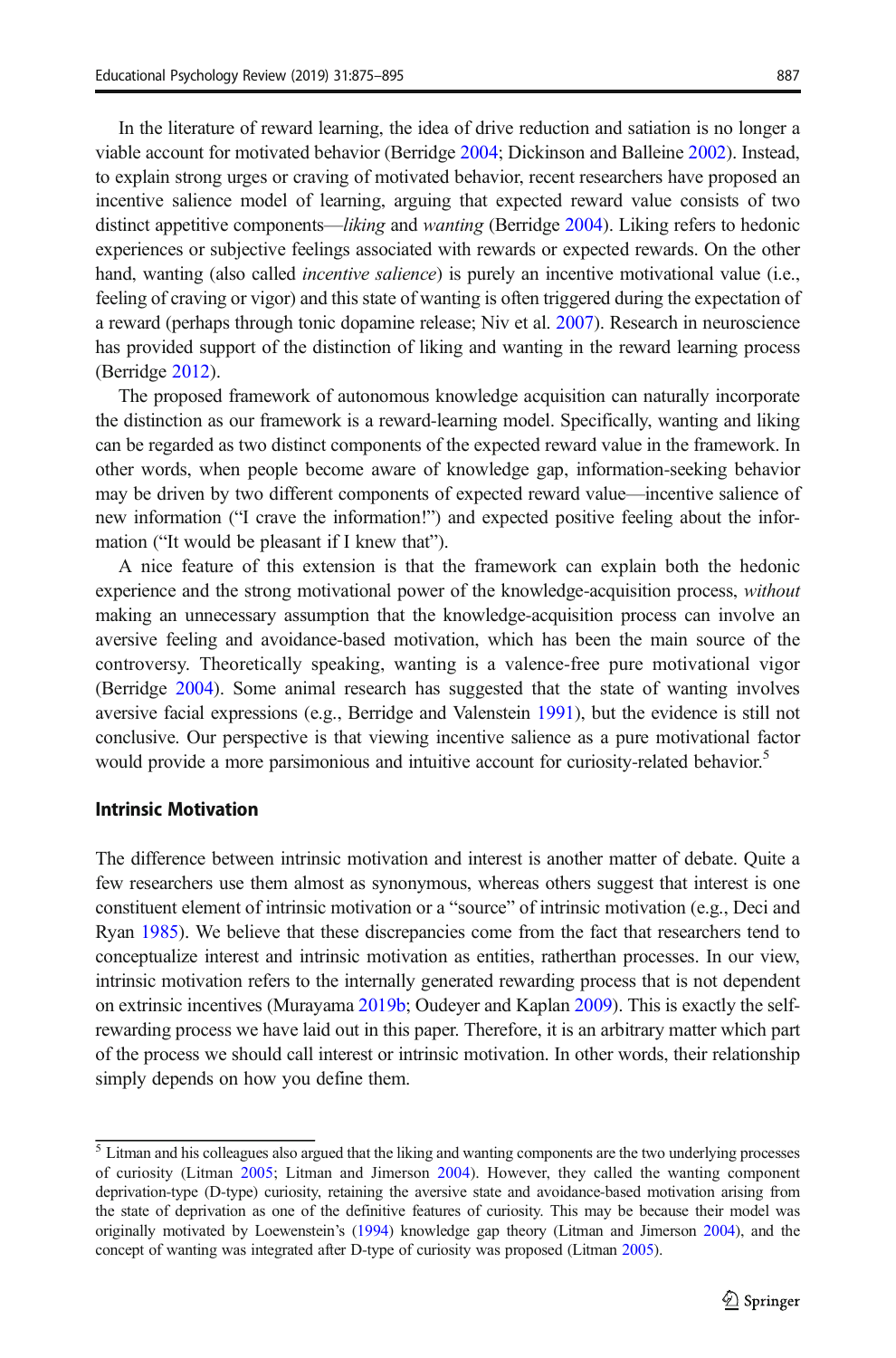# General Discussion

The current paper presents a reward-learning framework of autonomous knowledge acquisition, with the aim to conceptualize curiosity and interest as the naïve constructs emerging from a knowledge-acquisition process. Our proposed framework seems to be able to capture many aspects of what people naïvely call curiosity and interest, as well as some theoretically important constructs discussed in the literature (e.g., situational interest vs. individual interest, state vs. trait curiosity). Importantly, by focusing on the knowledge-acquisition process rather than the constructs of curiosity and interest themselves, we can bypass debates on the definitions of curiosity and interest and facilitate constructive discussions on how curiosity and interest are related to our learning process. This process-oriented approach is common in other fields of psychology (e.g., cognitive psychology). Even in the literature of educational psychology, a well-cited definition of motivation actually takes a process perspective. Specifically, Pintrich and Schunk [\(2002](#page-19-0)) defined motivation as "the process whereby goal-directed activity is instigated and sustained" (p. 5, emphasis added). Nevertheless, this process perspective has not been incorporated well enough in the motivation research in educational psychology.

The proposed framework is also an attempt to incorporate the idea of curiosity and interest into general reward-learning models (Dayan and Niv [2008;](#page-16-0) Sutton and Barto [1998](#page-20-0)). Currently, research on curiosity and interest seems to be segregated across different fields including educational psychology, with different terminologies and concepts used within the groups. However, as the research on curiosity and interest becomes more and more interdisciplinary, we believe it is important to provide common and unified ground that serves as the basis for further cross-disciplinary discussion (Braver et al. [2014\)](#page-16-0). For example, current research on curiosity tends to focus on information-seeking behavior for knowledge that has only shortterm consequences (e.g., information about an outcome that would be revealed a few seconds later; Bennett et al. [2016\)](#page-16-0) or little practical value (e.g., trivia questions; Kang et al. [2009\)](#page-17-0). This approach, together with computational and neuroscientific methods, can provide a fine-grained picture of the mechanisms of information-seeking behavior. But our proposed framework indicates that this approach only provides a limited window into the whole knowledgeacquisition process. On the other hand, empirical research on interest is abundant in the field of educational psychology and prefers using realistic materials (e.g., text passages; Alexander et al. [1995](#page-16-0)), which may be well suited to capture the development of the knowledgeacquisition process. But realistic materials may make it difficult to examine knowledge acquisition in a fine-grained manner. For example, one may find a relationship between the amount of knowledge for a topic and perceived value for the topic, but with realistic materials which typically do not have experimental control, it may be difficult to further examine the psychological mechanisms about why and how the accumulation of knowledge promotes the valuation of the topic. Future research should look for new research paradigms that achieve granular investigation of the knowledge-acquisition process as well as its long-term development.

### Recommendation

Given that it is inherently difficult to provide a precise definition of curiosity and interest (as they are naïve concepts), how should we use these terms in the research of educational psychology and other fields? One obvious (but perhaps radical) option is to completely eliminate the terms of curiosity and interest in scientific work and simply to specify which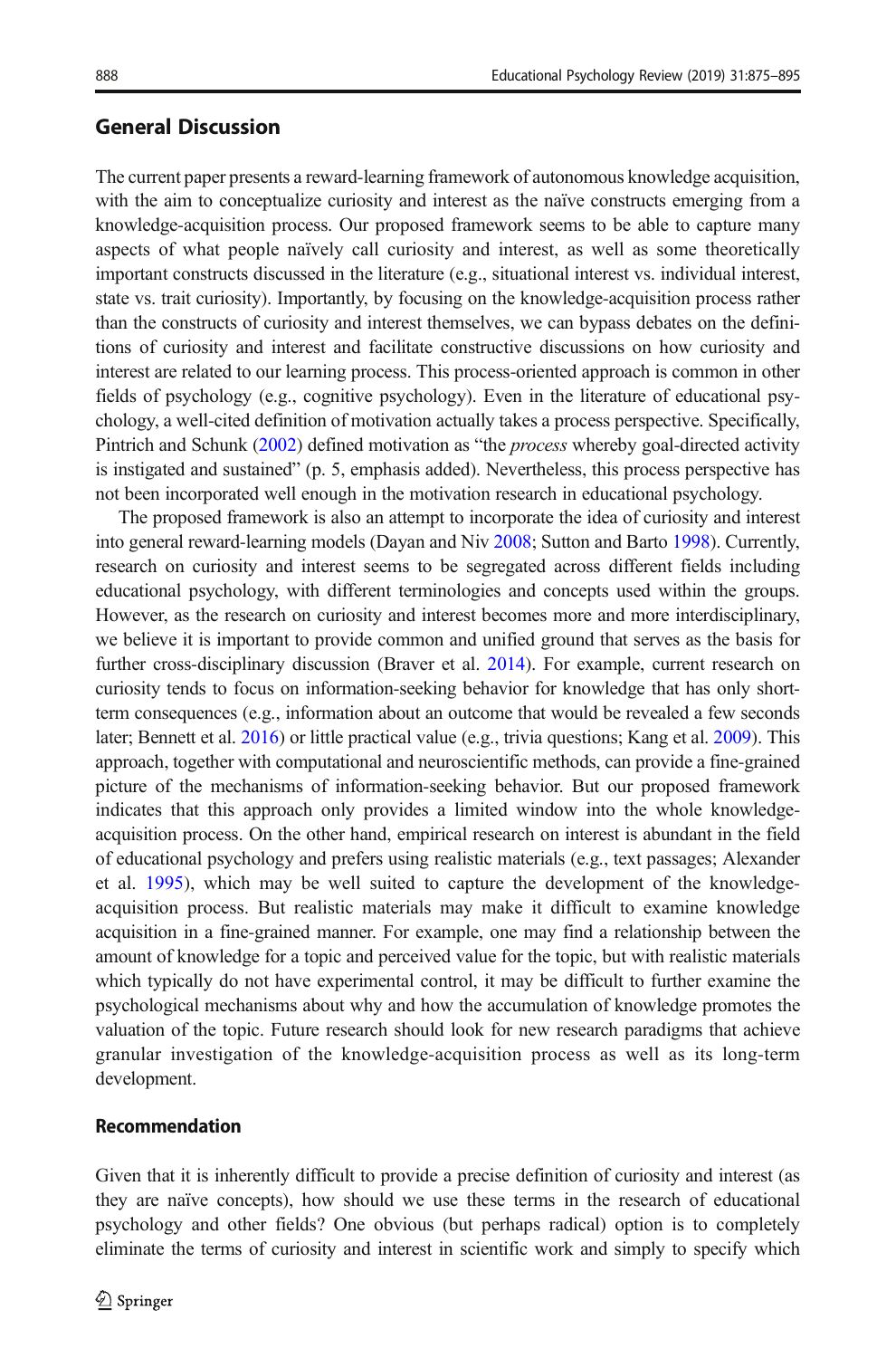aspect or component(s) of the knowledge-acquisition process are being referred to (e.g., "rewarding experience of knowledge acquisition," "information prediction errors"). Indeed, in the field of cognitive science, researchers prefer to using the term "information seeking" rather than curiosity when describing curiosity-related phenomena (e.g., Gottlieb et al. [2013](#page-17-0)). Alternatively, one potential compromise is to specify the aspects or components of the knowledge-acquisition process whenever using these terms, rather than boldly using the terms of "curiosity" and "interest" as they are. For example, one might refer to "the rewarding experience of interest," "information-seeking behavior in curiosity," or "the self-rewarding process in individual interest." This way, researchers can avoid unnecessary confusion, enabling smooth and efficient communication between researchers.

### Implications for Measurements

In educational psychology, curiosity and interest have been commonly assessed using selfreport questionnaires (Renninger and Hidi [2011](#page-19-0)). This methodology provides us with a great opportunity to examine the interrelationship between curiosity and interest but in light of our framework, our biggest reservation is that it is extremely difficult to capture the recursive process of knowledge acquisition with one-shot survey questions. Learning is a continuous process. During a class, students' knowledge is repeatedly updated, and students experience numerous small feelings of reward, which fluctuate moment-by-moment. Even if a researcher focuses on one specific component of the reward-learning process (e.g., the feeling of value), one could only capture the aggregated view of experience, which is likely to be biased and inaccurate. An experience sampling approach and within-person analysis may be a promising methodology to capture the momentary nature of the knowledge-acquisition process (see also Murayama et al. [2017a,](#page-18-0) for the advantage of this methodology), but this method still at most provides only some snapshots of the process.

Nevertheless, we suggest that our framework would help researchers craft a set of items that can better capture theoretical concepts of curiosity and interest. For example, situational interest and individual interest represent a maturity of the knowledge-acquisition process as a whole. By analyzing the distinct features of these two developmental phases for each step of the knowledge-acquisition process, we may be able to provide a comprehensive set of items that sufficiently cover the distinct features of situational interest and individual interest.

As indicated in our paper, there are a number of trait-level scales that aimed to understand the individual differences in different aspects of curiosity and interest (Kashdan et al. [2009](#page-17-0); Litman [2008\)](#page-18-0). These scales are typically validated using factor analysis but factor analysis is of limited use to detect the items that are essential and important, as factor analysis simply makes use of the correlational information to group the items. As correlation can be produced by many miscellaneous confounding factors (e.g., similarities of the wording), it is difficult for factor analysis to reveal the psychological process underlying a construct. As Whitely [\(1983\)](#page-20-0) argued, construct validity may be better established by focusing on psychological processes, rather than focusing on the nomothetic network. Our reward-learning framework may provide a useful theoretical guideline on which items should be deemed relevant or not.

#### Implications for Education

The value of reward in education has been controversial. In fact, while some educational programs emphasize the value of reward systems (e.g., badges; see also Howard-Jones and Jay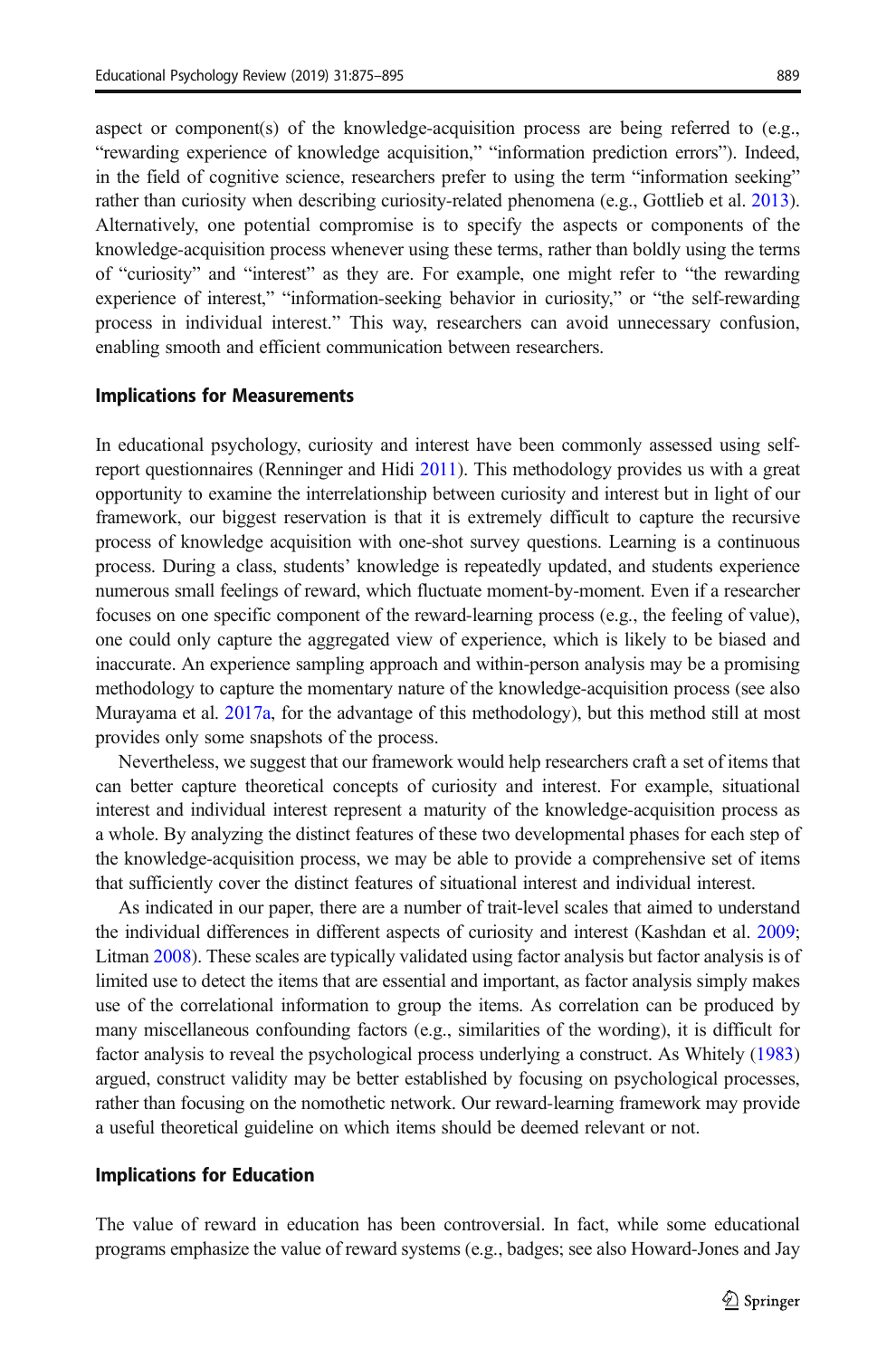[2016](#page-17-0); O'Byrne et al. [2015\)](#page-19-0), some other researchers argue against any form of rewards or incentive systems in education (e.g., Kohn [1993](#page-18-0)). An important phenomenon to discuss, relating to the role of reward in education, is the undermining effect (Deci [1971\)](#page-16-0). Specifically, a number of studies have shown that removing extrinsic rewards for an enjoyable task undermines people's voluntary engagement in the task. Although this phenomenon is conditional on several factors (e.g., the task needs to be interesting to participants; rewards should be contingent on task performance), once the conditions are met, the undermining effect has been robustly observed in the empirical literature (for a meta-analysis, see Deci et al. [1999](#page-17-0)).

Our proposed framework provides a potential middle-ground on this debate. As indicated in our framework, once students are deeply engaged in an activity (i.e., students enjoy it), the feedback-loop system generates internal rewards, making task engagement self-sustainable. At this point, providing extrinsic rewards may shift students' attention away from internal rewards, potentially causing a breaking-up of the self-rewarding cycle (i.e., the undermining effect). In fact, Murayama et al. [\(2010\)](#page-18-0) showed that providing monetary rewards for an intrinsically motivating activity dramatically decreases the reward network activation in the brain (after the rewards are removed). On the other hand, when students are in the initial stage of task engagement, in which students do not feel sufficient reward value to acquire knowledge, extrinsic incentives or external supports to motivate information-seeking behavior should help to "start-up" the system. In other words, effectiveness of extrinsic rewards or external supports depends on the phase of students' task engagement. Indeed, Ryan and Deci ([2000](#page-19-0)) suggested that, when people are not engaged in a task, satisfaction of the need for competence and the need for relatedness (e.g., providing the means to increase their selfconfidence and perceived acceptance from others) should help them internalize the value, realizing a more autonomous form of motivation. We believe certain forms of rewards and social support should be useful to facilitate task engagement.<sup>6</sup>

It is important to note, however, that people generally overestimate the motivating power of extrinsic rewards and underestimate people's capacity to sustain task engagement. For example, Murayama et al. ([2017b\)](#page-19-0) showed that people believe that extrinsic incentives are effective even in situations where the undermining effect is likely to happen. This tendency was observed even for participants who are currently in a position of teaching others. Murayama et al. ([2018](#page-19-0)) also showed that people underestimate how much they can sustain task engagement for boring tasks. These studies indicate that our belief about motivation (known as metamotivation; see Miele and Scholer [2018;](#page-18-0) Murayama et al. [2017b](#page-19-0); Scholer et al. [in press](#page-19-0)) is often inaccurate. Such an inaccurate belief may lead schoolteachers to rely on extrinsic rewards more often than necessary in educational practice, hampering the potential development of interest. As discussed in the paper, we have an inherent (evolutionally developed) mechanism to engage the knowledge-acquisition process without extrinsic rewards—this assumption should be well recognized and shared by educators and teachers. To facilitate task engagement, we should support students' rewarding experience in a variety of ways (e.g., rewards, social interaction) but once the wheels have started turning, appropriate adjustments should be made, with slightly more belief in students' capacity to self-sustain their task engagement.

 $6$  Hidi and Renninger [\(2006\)](#page-17-0) also noted that interest may influence the satisfaction of basic psychological needs. This means that interest and the satisfaction of basic psychological needs may form a positive feedback loop to sustain engagement. The relationship between basic psychological needs and reward-learning model is still an important agenda for future inquiry (see Murayama, [2019a](#page-18-0)).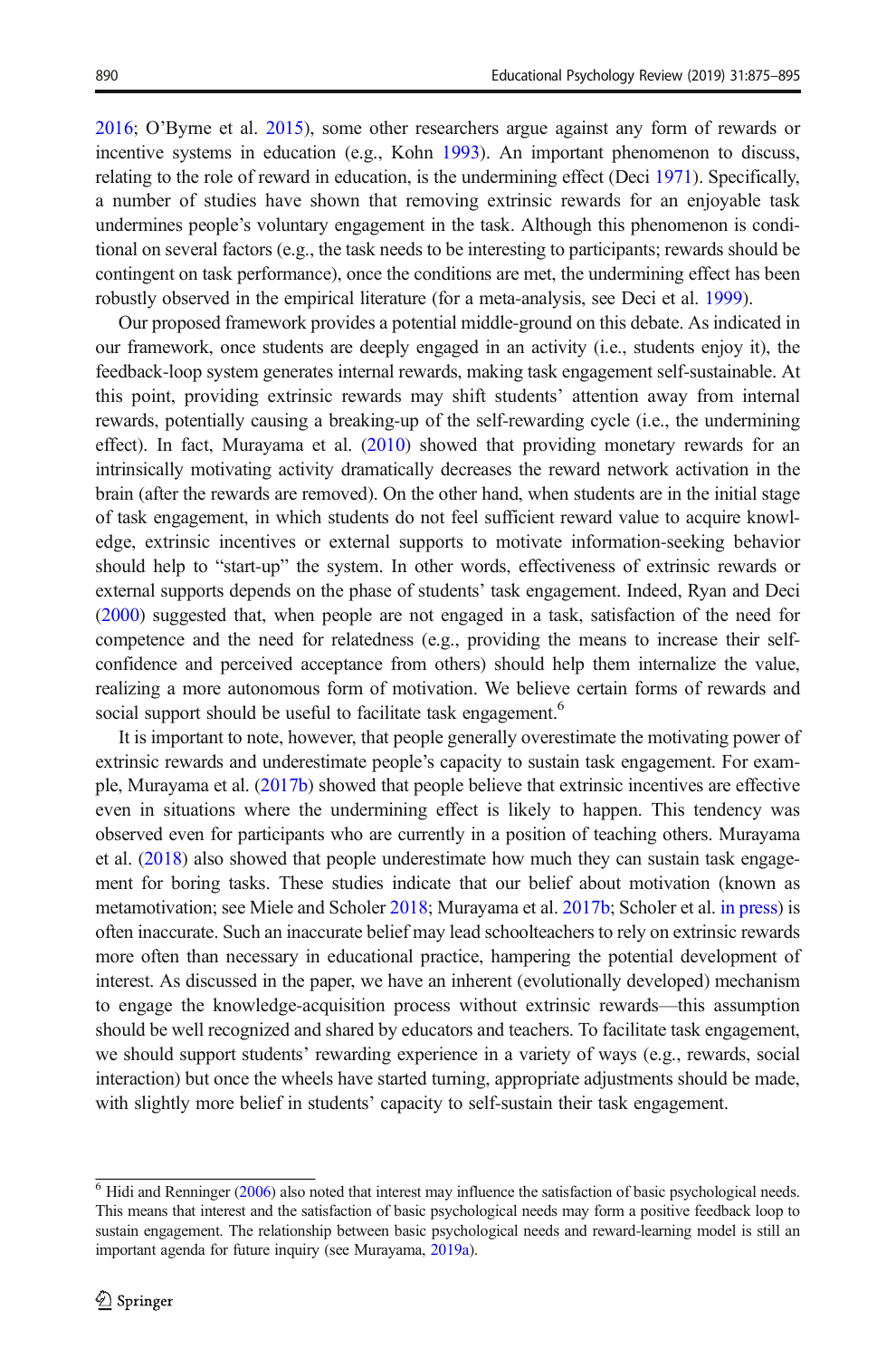<span id="page-16-0"></span>Acknowledgments We thank Memo Research Group for active discussion on the topic.

Funding Information This research was supported by the Marie Curie Career Integration Grant, Award Number CIG630680 (to Kou Murayama); JSPS KAKENHI (Grant Numbers 15H05401; 18H01102 to Kou Murayama, 16H06406 to Kou Murayama and Michiko Sakaki; 16H05959 and 16H02053 awarded to Michiko Sakaki); F. J. McGuigan Early Career Investigator Prize from American Psychological Foundation (Kou Murayama); and the Leverhulme Trust (Grant Numbers RPG-2016-146 and RL-2016-030 to Kou Murayama).

Open Access This article is distributed under the terms of the Creative Commons Attribution 4.0 International License (http://creativecommons.org/licenses/by/4.0/), which permits unrestricted use, distribution, and reproduction in any medium, provided you give appropriate credit to the original author(s) and the source, provide a link to the Creative Commons license, and indicate if changes were made.

# **References**

- Ainley, M., & Hidi, S. (2014). Interest and enjoyment. In International Handbook of Emotions in Education (pp. 205–227).
- Alexander, P. A., Kulikowich, J. M., & Jetton, T. L. (1995). Interrelationship of knowledge, interest, and recall: assessing a model of domain learning. Journal of Educational Psychology, 87(4), 559–575. [https://doi.](https://doi.org/10.1037//0022-0663.87.4.559) [org/10.1037//0022-0663.87.4.559.](https://doi.org/10.1037//0022-0663.87.4.559)
- Bennett, D., Bode, S., Brydevall, M., Warren, H., & Murawski, C. (2016). Intrinsic valuation of information in decision making under uncertainty. PLoS Computational Biology, 12(7), e1005020. [https://doi.org/10.1371](https://doi.org/10.1371/journal.pcbi.1005020) [/journal.pcbi.1005020](https://doi.org/10.1371/journal.pcbi.1005020).
- Berlyne, D. E. (1954). A theory of human curiosity. *British Journal of Psychology, 45*(3), 180–191.
- Berlyne, D. E. (1960). Conflict, arousal, and curiosity. New York: McGraw-Hill.
- Berlyne, D. E. (1971). Aesthetics and psychobiology. New York: Appleton-Century-Crofts.
- Berridge, K. C. (2004). Motivation concepts in behavioral neuroscience. *Physiology & Behavior*, 81, 179–209.
- Berridge, K. C. (2012). From prediction error to incentive salience: mesolimbic computation of reward motivation. European Journal of Neuroscience, 35(7), 1124–1143. [https://doi.org/10.1111/j.1460-](https://doi.org/10.1111/j.1460-9568.2012.07990.x) [9568.2012.07990.x.](https://doi.org/10.1111/j.1460-9568.2012.07990.x)
- Berridge, K. C., & Valenstein, E. S. (1991). What psychological process mediates feeding evoked by electrical stimulation of the lateral hypothalamus? Behavioral Neuroscience, 105(1), 3–14. [https://doi.org/10.1037](https://doi.org/10.1037/0735-7044.105.1.3) [/0735-7044.105.1.3](https://doi.org/10.1037/0735-7044.105.1.3).
- Braver, T. S., Krug, M. K., Chiew, K. S., Kool, W., Clement, N. J., Adcock, A., et al. (2014). Mechanisms of motivation-cognition interaction: challenges and opportunities. Cognitive, Affective, & Behavioral Neuroscience, 14(2), 443–472. <https://doi.org/10.3758/s13415-014-0300-0>.
- Brydevall, M., Bennett, D., Murawski, C., & Bode, S. (2018). The neural encoding of information prediction errors during non-instrumental information seeking. Scientific Reports, 8(1), 6134. [https://doi.org/10.1038](https://doi.org/10.1038/s41598-018-24566-x) [/s41598-018-24566-x](https://doi.org/10.1038/s41598-018-24566-x).
- Cacioppo, J. T., & Petty, R. E. (1982). The need for cognition. Journal of Personality and Social Psychology, 42(1), 116–131. [https://doi.org/10.1037/0022-3514.42.1.116.](https://doi.org/10.1037/0022-3514.42.1.116)
- Charpentier, C. J., Bromberg-Martin, E. S., & Sharot, T. (2018). Valuation of knowledge and ignorance in mesolimbic reward circuitry. Proceedings of the National Academy of Sciences of the United States of America, 115(31), E7255–E7264. <https://doi.org/10.1073/pnas.1800547115>.
- Cloninger, C. R., Svrakic, D. M., & Przybeck, T. R. (1993). A psychobiological model of temperament and character. Archives of General Psychiatry, 50, 975–990.
- Conway, M. A., & Pleydell-Pearce, C. W. (2000). The construction of autobiographical memories in the selfmemory system. Psychological Review, 107(2), 261.
- Day, H. I. (1971). The measurement of specific curiosity. New York: Hold, Rinehart, & Winston.
- Dayan, P., & Niv, Y. (2008). Reinforcement learning and the brain: the good, the bad, and the ugly. Current Opinion in Neurobiology, 18(2), 185–196.
- Deci, E. L. (1971). Effects of externally mediated rewards on intrinsic motivation. Journal of Personality and Social Psychology, 18, 105–115.
- Deci, E. L., & Ryan, R. M. (1985). Intrinsic motivation and self-determination in human behavior. New York: Plenum.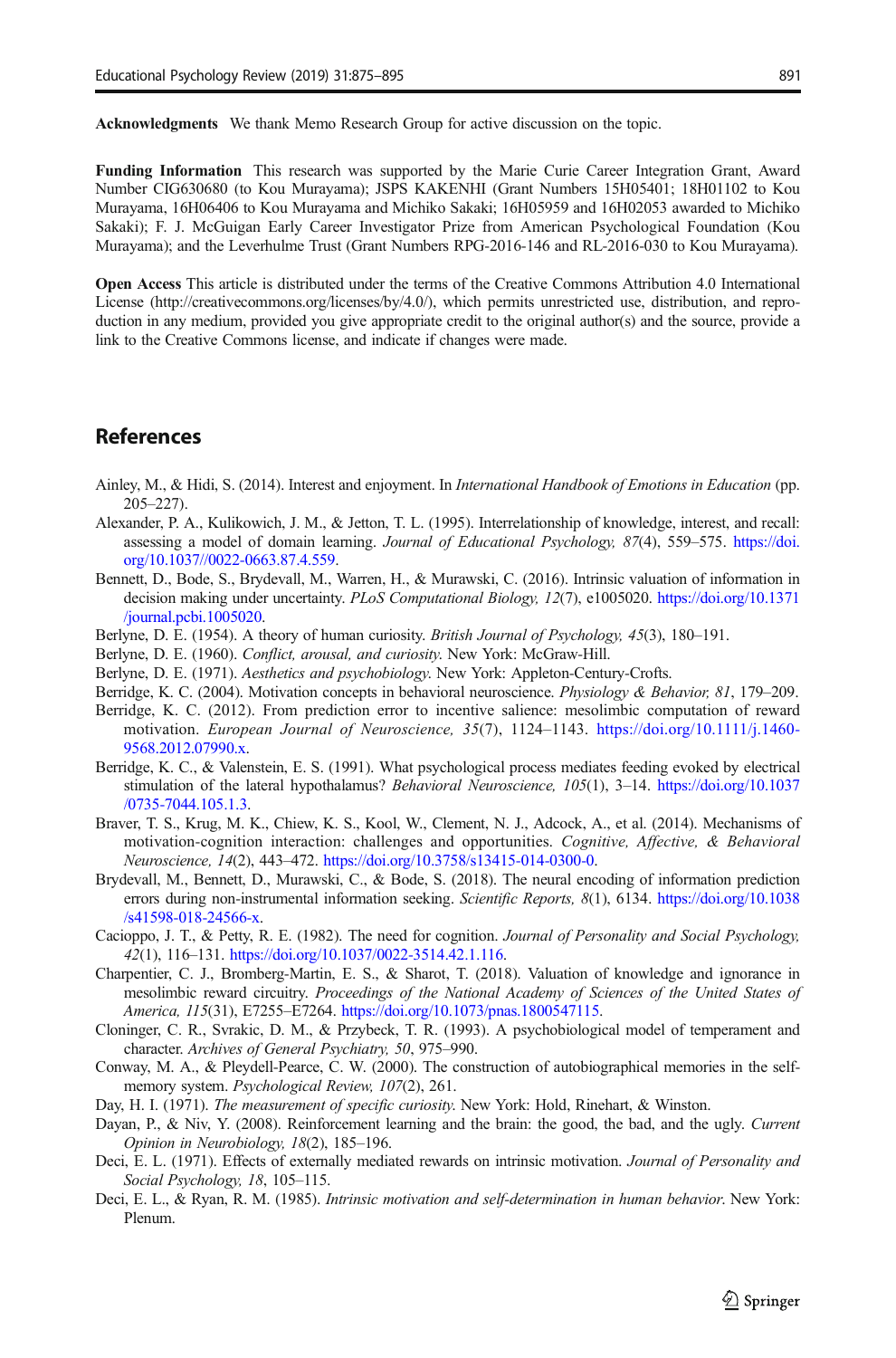<span id="page-17-0"></span>Deci, E. L., Koestner, R., & Ryan, R. M. (1999). A meta-analytic review of experiments examining the effects of extrinsic rewards on intrinsic motivation. Psychological Bulletin, 125, 627–668.

- Dewey, J. (1913). Interest and effort in education. Boston: Riverside.
- Dickinson, A., & Balleine, B. (2002). The role of learning in the operation of motivational systems. In H. Pashler & R. Gallistel (Eds.), Stevens' handbook of experimental psychology, learning, motivation and emotion (Vol. 3, pp. 497–534).
- Durik, A. M., Shechter, O. G., Noh, M., Rozek, C. S., & Harackiewicz, J. M. (2015). What if I can't? Success expectancies moderate the effects of utility value information on situational interest and performance. Motivation and Emotion, 39(1), 104–118. <https://doi.org/10.1007/s11031-014-9419-0>.
- Eisenberger, R. (1992). Learned industriousness. Psychological Review, 99(2), 248–267.
- Engel, S. L. (2015). The hungry mind: the origins of curiosity in childhood. Cambridge: Harvard University Press.
- Fastrich, G. M., Kerr, T., Castel, A. D., & Murayama, K. (2017). The role of interest in memory for trivia questions: an investigation with a large-scale database. Motivation Science, No Pagination Specified-No Pagination Specified., 4(3), 227–250. [https://doi.org/10.1037/mot0000087.](https://doi.org/10.1037/mot0000087)
- Gati, I. (1991). The structure of vocational interests. Psychological Bulletin, 109, 309–324.
- Gottlieb, J., & Oudeyer, P. Y. (2018). Towards a neuroscience of active sampling and curiosity. Nature Reviews Neuroscience, 19(12), 758–770. <https://doi.org/10.1038/s41583-018-0078-0>.
- Gottlieb, J., Oudeyer, P.-Y., Lopes, M., & Baranes, A. (2013). Information-seeking, curiosity, and attention: computational and neural mechanisms. Trends in Cognitive Sciences, 17(11), 585–593.
- Grossnickle, E. (2014). Disentangling curiosity: dimensionality, definitions, and distinctions from interest in educational contexts. Educational Psychology Review, 1–38. [https://doi.org/10.1007/s10648-014-9294-y.](https://doi.org/10.1007/s10648-014-9294-y)
- Gruber, M. J., Gelman, B. D., & Ranganath, C. (2014). States of curiosity modulate hippocampus-dependent learning via the dopaminergic circuit. Neuron,  $84(2)$ ,  $486-496$ . [https://doi.org/10.1016/j.](https://doi.org/10.1016/j.neuron.2014.08.060) [neuron.2014.08.060.](https://doi.org/10.1016/j.neuron.2014.08.060)
- Harackiewicz, J. M., Rozek, C. S., Hulleman, C. S., & Hyde, J. S. (2012). Helping parents to motivate adolescents in mathematics and science: an experimental test of a utility-value intervention. Psychological Science, 23(8), 899-906. <https://doi.org/10.1177/0956797611435530>.
- Hertwig, R., & Engel, C. (2016). Homo ignorans: deliberately choosing not to know. Perspectives on Psychological Science, 11(3), 359–372. <https://doi.org/10.1177/1745691616635594>.
- Hidi, S. (1990). Interest and its contribution as a mental resource for learning. Review of Educational Research, 60(4), 549–571. [https://doi.org/10.3102/00346543060004549.](https://doi.org/10.3102/00346543060004549)
- Hidi, S. (2016). Revisiting the role of rewards in motivation and learning: implications of neuroscientific research. Educational Psychology Review, 28(1), 61–93. [https://doi.org/10.1007/s10648-015-9307-5.](https://doi.org/10.1007/s10648-015-9307-5)
- Hidi, S., & Renninger, K. A. (2006). The four-phase model of interest development. *Educational Psychologist*, 41(2), 111–127. [https://doi.org/10.1207/s15326985ep4102\\_4.](https://doi.org/10.1207/s15326985ep4102_4)
- Howard-Jones, P. A., & Jay, T. (2016). Reward, learning and games. Current Opinion in Behavioral Sciences, 10, 65–72. [https://doi.org/10.1016/j.cobeha.2016.04.015.](https://doi.org/10.1016/j.cobeha.2016.04.015)
- Hsee, C. K., & Ruan, B. (2016). The Pandora effect: the power and peril of curiosity. Psychological Science. [https://doi.org/10.1177/0956797616631733.](https://doi.org/10.1177/0956797616631733)
- Hulleman, C. S., & Harackiewicz, J. M. (2009). Promoting interest and performance in high school science classes. Science, 326(5958), 1410–1412. <https://doi.org/10.1126/science.1177067>.
- Jepma, M., Verdonschot, R. G., van Steenbergen, H., Rombouts, S., & Nieuwenhuis, S. (2012). Neural mechanisms underlying the induction and relief of perceptual curiosity. Frontiers in Behavioral Neuroscience, 6. [https://doi.org/10.3389/fnbeh.2012.00005.](https://doi.org/10.3389/fnbeh.2012.00005)
- Jirout, J., & Klahr, D. (2012). Children's scientific curiosity: in search of an operational definition of an elusive concept. Developmental Review, 32(2), 125–160. <https://doi.org/10.1016/j.dr.2012.04.002>.
- Kang, M. J., Hsu, M., Krajbich, I. M., Loewenstein, G., McClure, S. M., Wang, J. T.-y., & Camerer, C. F. (2009). The wick in the candle of learning: epistemic curiosity activates reward circuitry and enhances memory. Psychological Science, 20(8), 963–973. <https://doi.org/10.1111/j.1467-9280.2009.02402.x>.
- Kashdan, T. B., Gallagher, M. W., Silvia, P. J., Winterstein, B. P., Breen, W. E., Terhar, D., & Steger, M. F. (2009). The curiosity and exploration inventory-II: development, factor structure, and psychometrics. Journal of Research in Personality, 43(6), 987–998. <https://doi.org/10.1016/j.jrp.2009.04.011>.
- Kashdan, T. B., Stiksma, M. C., Disabato, D. J., McKnight, P. E., Bekier, J., Kaji, J., & Lazarus, R. (2018). The five-dimensional curiosity scale: capturing the bandwidth of curiosity and identifying four unique subgroups of curious people. Journal of Research in Personality, 73, 130–149. [https://doi.org/10.1016/j.](https://doi.org/10.1016/j.jrp.2017.11.011) [jrp.2017.11.011](https://doi.org/10.1016/j.jrp.2017.11.011).
- Kidd, C., & Hayden, B. Y. (2015). The psychology and neuroscience of curiosity. Neuron, 88(3), 449–460. [https://doi.org/10.1016/j.neuron.2015.09.010.](https://doi.org/10.1016/j.neuron.2015.09.010)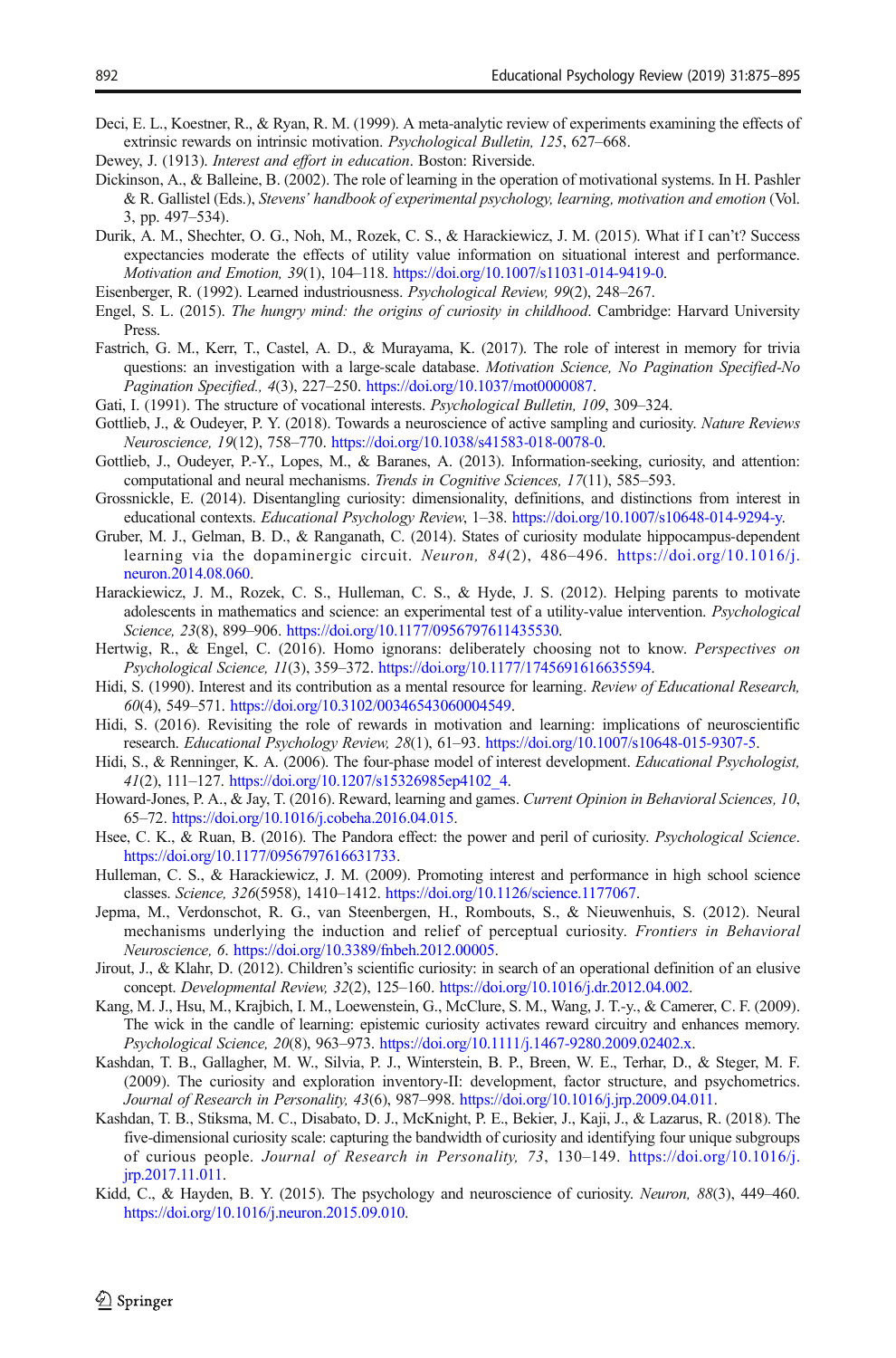- <span id="page-18-0"></span>Kidd, C., Piantadosi, S. T., & Aslin, R. N. (2012). The goldilocks effect: human infants allocate attention to visual sequences that are neither too simple nor too complex. PLoS One, 7(5), e36399. [https://doi.](https://doi.org/10.1371/journal.pone.0036399) [org/10.1371/journal.pone.0036399.](https://doi.org/10.1371/journal.pone.0036399)
- Kohn, A. (1986). No contest: the case against competition. Boston: Houghton, Mifflin and Company.
- Kohn, A. (1993). Punished by rewards: the trouble with gold stars, incentive plans, A's, praise, and other bribes. Boston: Houghton, Mifflin and Company.
- Kornell, N., & Bjork, R. A. (2008). Optimising self-regulated study: the benefits–and costs–of dropping flashcards. Memory, 16(2), 125–136.
- Krapp, A., & Prenzel, M. (2011). Research on interest in science: theories, methods, and findings. International Journal of Science Education, 33, 27–50.
- Lau, J. K. L., Ozono, H., Kuratomi, K., Komiya, A., & Murayama, K. (2018). Hunger for knowledge: how the irresistible lure of curiosity is generated in the brain. bioRxiv, 473975. [https://doi.org/10.1101/473975.](https://doi.org/10.1101/473975)
- Lawless, K. A., & Kulikowich, J. M. (2006). Domain knowledge and individual interest: the effects of academic level and specialization in statistics and psychology. Contemporary Educational Psychology, 31(1), 30–43. [https://doi.org/10.1016/j.cedpsych.2005.01.002.](https://doi.org/10.1016/j.cedpsych.2005.01.002)
- Ligneul, R., Mermillod, M., & Morisseau, T. (2017). From curiosity relief to epistemic surprise: complementary roles of the prefrontal cortex and the ventral striatum in the neural valuation of knowledge. *bioRxiv.* [https://doi.org/10.1101/157644.](https://doi.org/10.1101/157644)
- Litman, J. A. (2005). Curiosity and the pleasures of learning: wanting and liking new information. *Cognition and* Emotion, 19(6), 793–814. <https://doi.org/10.1080/02699930541000101>.
- Litman, J. A. (2008). Interest and deprivation factors of epistemic curiosity. Personality and Individual Differences, 44(7), 1585–1595. <https://doi.org/10.1016/j.paid.2008.01.014>.
- Litman, J. A., & Jimerson, T. L. (2004). The measurement of curiosity as a feeling of deprivation. Journal of Personality Assessment, 82(2), 147–157. [https://doi.org/10.1207/s15327752jpa8202\\_3](https://doi.org/10.1207/s15327752jpa8202_3).
- Litman, J. A., & Pezzo, M. V. (2007). Dimensionality of interpersonal curiosity. Personality and Individual Differences, 43(6), 1448–1459. <https://doi.org/10.1016/j.paid.2007.04.021>.
- Litman, J. A., & Spielberger, C. D. (2003). Measuring epistemic curiosity and its diversive and specific components. Journal of Personality Assessment, 80(1), 75–86. [https://doi.org/10.1207/S15327752](https://doi.org/10.1207/S15327752JPA8001_16) [JPA8001\\_16](https://doi.org/10.1207/S15327752JPA8001_16).
- Loewenstein, G. (1994). The psychology of curiosity: a review and reinterpretation. Psychological Bulletin, 116(1), 75–98. [https://doi.org/10.1037/0033-2909.116.1.75.](https://doi.org/10.1037/0033-2909.116.1.75)
- Markey, A., & Loewenstein, G. (2014). Curiosity. In R. Pekrun & L. Linnenbrink-Garcia (Eds.), *International* handbook of emotions in education (pp. 246-264). New York, NY: Routledge.
- Marvin, C. B., & Shohamy, D. (2016). Curiosity and reward: valence predicts choice and information prediction errors enhance learning. Journal of Experimental Psychology: General, 145(3), 266-272. [https://doi.](https://doi.org/10.1037/xge0000140) [org/10.1037/xge0000140](https://doi.org/10.1037/xge0000140).
- McCrae, R. R., & Costa, P. T. (1987). Validation of the 5-factor model of personality across instruments and observers. Journal of Personality and Social Psychology, 52(1), 81–90.
- Miele, D. B., & Scholer, A. A. (2018). The role of metamotivational monitoring in motivation regulation. Educational Psychologist, 53(1), 1–21. [https://doi.org/10.1080/00461520.2017.1371601.](https://doi.org/10.1080/00461520.2017.1371601)
- Montague, P. R., & Berns, G. S. (2002). Neural economics and the biological substrates of valuation. Neuron, 36, 265–284.
- Murayama, K. (2019a). A reward-learning framework of autonomous knowledge acquisition: An integrated account of curiosity, interest, and intrinsic-extrinsic rewards. [https://doi.org/10.31219/osf.io/zey4k.](https://doi.org/10.31219/osf.io/zey4k)
- Murayama, K. (2019b). Neuroscientific and Psychological Approaches to Incentives: Commonality and Multifaceted Views. In K. A. Renninger & S. E. Hidi (Eds.), The Cambridge Handbook of Motivation and Learning (pp. 141-162). Cambridge: Cambridge University Press.
- Murayama, K., & Kuhbandner, C. (2011). Money enhances memory consolidation—but only for boring material. Cognition, 119(1), 120–124. <https://doi.org/10.1016/j.cognition.2011.01.001>.
- Murayama, K., Matsumoto, M., Izuma, K., & Matsumoto, K. (2010). Neural basis of the undermining effect of monetary reward on intrinsic motivation. Proceedings of the National Academy of Sciences of the United States of America, 107(49), 20911–20916.
- Murayama, K., Blake, A. B., Kerr, T., & Castel, A. D. (2016). When enough is not enough: information overload and metacognitive decisions to stop studying information. Journal of Experimental Psychology: Learning, Memory, and Cognition, 42, 914–924.
- Murayama, K., Goetz, T., Malmberg, L.-E., Pekrun, R., Tanaka, A., & Martin, A. J. (2017a). Within-person analysis in educational psychology: importance and illustrations. In D. W. Putwain & K. Smart (Eds.), British Journal of Educational Psychology Monograph Series II: psychological aspects of education current trends: the role of competence beliefs in teaching and learning. Oxford: Wiley.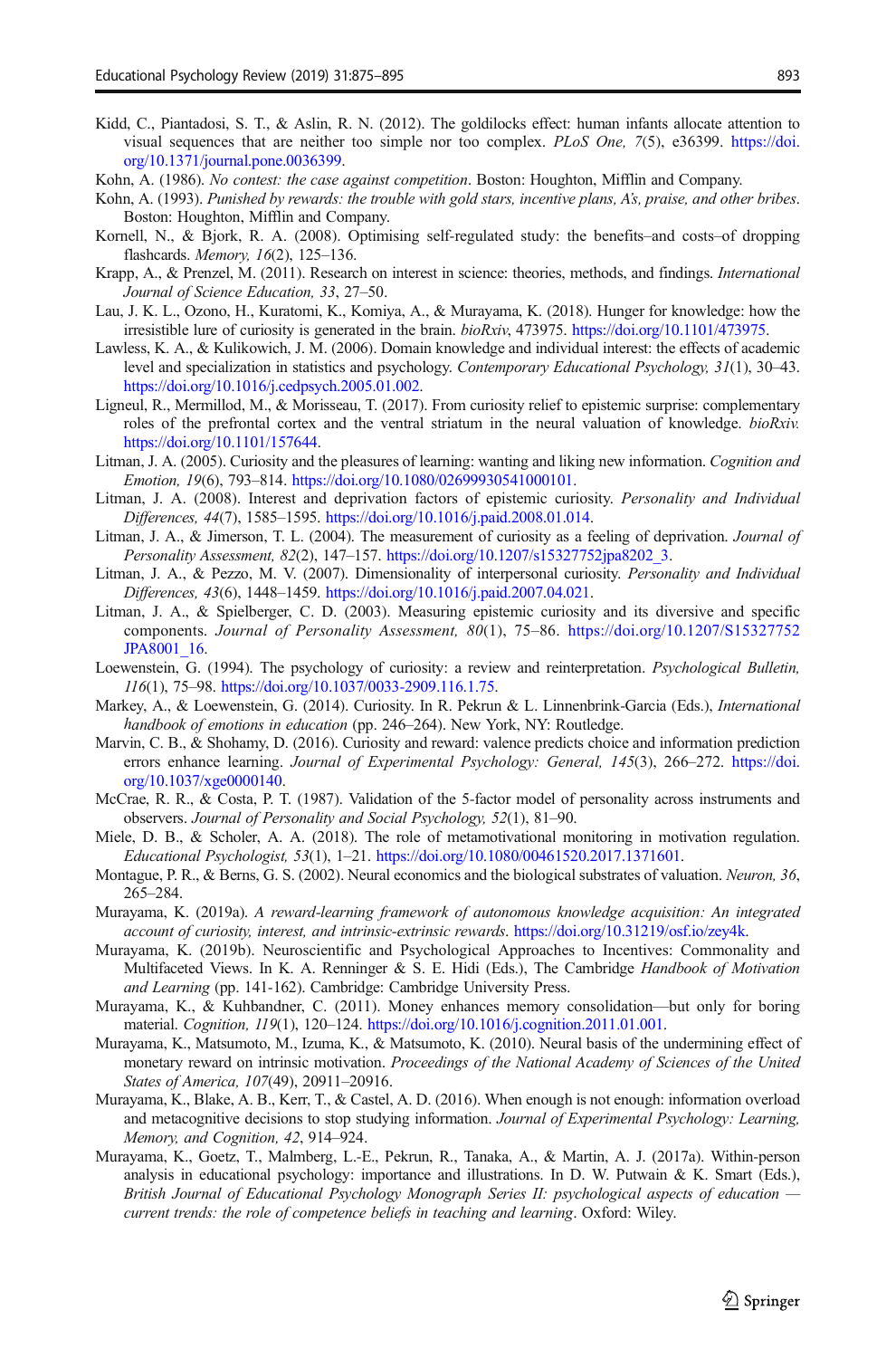- <span id="page-19-0"></span>Murayama, K., Kitagami, S., Tanaka, A., & Raw, J. A. L. (2017b). People's naiveté about how extrinsic rewards influence intrinsic motivation. Motivation Science, No Pagination Specified., 2(3), 138–142. [https://doi.](https://doi.org/10.1037/mot0000040) [org/10.1037/mot0000040](https://doi.org/10.1037/mot0000040).
- Murayama, K., Kuratomi, K., Johnsen, L., Kitagami, S., & Hatano, A. (2018). People underestimate their capability to motivate themselves without performance-based extrinsic incentives. [https://doi.org/10.31219](https://doi.org/10.31219/osf.io/5uvyf) [/osf.io/5uvyf.](https://doi.org/10.31219/osf.io/5uvyf)
- Mussel, P. (2013). Intellect: a theoretical framework for personality traits related to intellectual achievements. Journal of Personality and Social Psychology, 104(5), 885–906. <https://doi.org/10.1037/a0031918>.
- Nisbett, R. E., & Wilson, T. D. (1977). Telling more than we can know: verbal reports on mental processes. Psychological Review, 84(3), 231–259. [https://doi.org/10.1037/0033-295X.84.3.231.](https://doi.org/10.1037/0033-295X.84.3.231)
- Niv, Y., Daw, N. D., Joel, D., & Dayan, P. (2007). Tonic dopamine: opportunity costs and the control of response vigor. Psychopharmacology, 191(3), 507–520. <https://doi.org/10.1007/s00213-006-0502-4>.
- Noordewier, M. K., & van Dijk, E. (2017). Curiosity and time: from not knowing to almost knowing. Cognition and Emotion, 31(3), 411–421.
- O'Byrne, I. W., Katerina, S., James, W. E., & Daniel, H. T. (2015). Digital badges recognizing, assessing, and motivating learners in and out of school contexts. Journal of Adolescent & Adult Literacy, 58(6), 451–454. <https://doi.org/10.1002/jaal.381>.
- Oosterwijk, S. (2017). Choosing the negative: a behavioral demonstration of morbid curiosity. PLoS One, 12(7), e0178399. <https://doi.org/10.1371/journal.pone.0178399>.
- Oudeyer, P.-Y., & Kaplan, F. (2009). What is intrinsic motivation? A typology of computational approaches. Frontiers in Neurorobotics, 1. <https://doi.org/10.3389/neuro.12.006.2007>.
- Oudeyer, P. Y., Kaplan, F., & Hafner, V. V. (2007). Intrinsic motivation systems for autonomous mental development. IEEE Transactions on Evolutionary Computation, 11(2), 265-286. [https://doi.org/10.1109](https://doi.org/10.1109/Tevc.2006.890271) [/Tevc.2006.890271](https://doi.org/10.1109/Tevc.2006.890271).
- Panksepp, J. (1998). Affective neuroscience: the foundations of human and animal emotions. New York: Oxford University Press.
- Pink, D. H. (2010). Drive: the surprising truth about what motivates us. New York: Penguin Group.
- Pintrich, P. R., & Schunk, D. H. (2002). Motivation in education: theory, research, and applications (2nd ed.). Columbus: Merrill-Prentice Hall.
- Reeve, J., Lee, W., & Won, S. (2015). Interest as emotion, as affect, and as schema. In K. A. Renninger & M. Nieswandt (Eds.), The handbook of interest, the self, and K-16 mathematics and science learning (p. 7992). New York: American Educational Research Association.
- Renninger, A. K. (2000). Chapter 13 individual interest and its implications for understanding intrinsic motivation. In C. Sansone & J. M. Harackiewicz (Eds.), *Intrinsic and extrinsic motivation* (pp. 373–404). San Diego: Academic Press.
- Renninger, K. A., & Hidi, S. (2011). Revisiting the conceptualization, measurement, and generation of interest. Educational Psychologist, 46(3), 168–184. <https://doi.org/10.1080/00461520.2011.587723.>
- Renninger, K. A., & Hidi, S. (2016). The power of interest for motivation and engagement. New York, NY: Routledge.
- Ruan, B. W., Hsee, C. K., & Lu, Z. Y. (2018). The teasing effect: an underappreciated benefit of creating and resolving an uncertainty. Journal of Marketing Research, 55(4), 556–570. [https://doi.org/10.1509](https://doi.org/10.1509/jmr.15.0346) [/jmr.15.0346.](https://doi.org/10.1509/jmr.15.0346)
- Ryan, R. M., & Deci, E. L. (2000). Intrinsic and extrinsic motivations: classic definitions and new directions. Contemporary Educational Psychology, 25, 54–67.
- Sakaki, M., Yagi, A., & Murayama, K. (2018). Curiosity in old age: a possible key to achieving adaptive aging. Neuroscience & Biobehavioral Reviews, 88, 106–116. <https://doi.org/10.1016/j.neubiorev.2018.03.007>.
- Sansone, C., & Thoman, D. B. (2005). Interest as the missing motivator in self-regulation. European Psychologist, 10(3), 175–186. [https://doi.org/10.1027/1016-9040.10.3.175.](https://doi.org/10.1027/1016-9040.10.3.175)
- Sansone, C., Thoman, D. B., & Smith, J. L. (2010). Interest and self-regulation: understanding individual variability in choices, efforts and persistence over time. In R. Hoyle (Ed.), Handbook of personality and self-regulation (pp. 191–217). Chichester: Wiley-Blackwell.
- Schiefele, U. (2009). Situational and individual interest. In Handbook of motivation at school (pp. 197–222). New York: Routledge/Taylor & Francis Group.
- Scholer, A. A., Miele, D. B., Murayama, K., & Fujita, K. (2018). New directions in self-regulation: the role of metamotivational beliefs. Current Directions in Psychological Science 27(6), 437–442. [https://doi.](https://doi.org/10.1177/0963721418790549) [org/10.1177/0963721418790549.](https://doi.org/10.1177/0963721418790549)
- Shidara, M., & Richmond, B. J. (2002). Anterior cingulate: single neuronal signals related to degree of reward expectancy. Science, 296(5573), 1709–1711. [https://doi.org/10.1126/science.1069504.](https://doi.org/10.1126/science.1069504)
- Silvia, P. J. (2001). Interest and interests: The psychology of constructive capriciousness. Review of General Psychology, 5(3), 270-290. <https://doi.org/10.1037/1089-2680.5.3.270>.